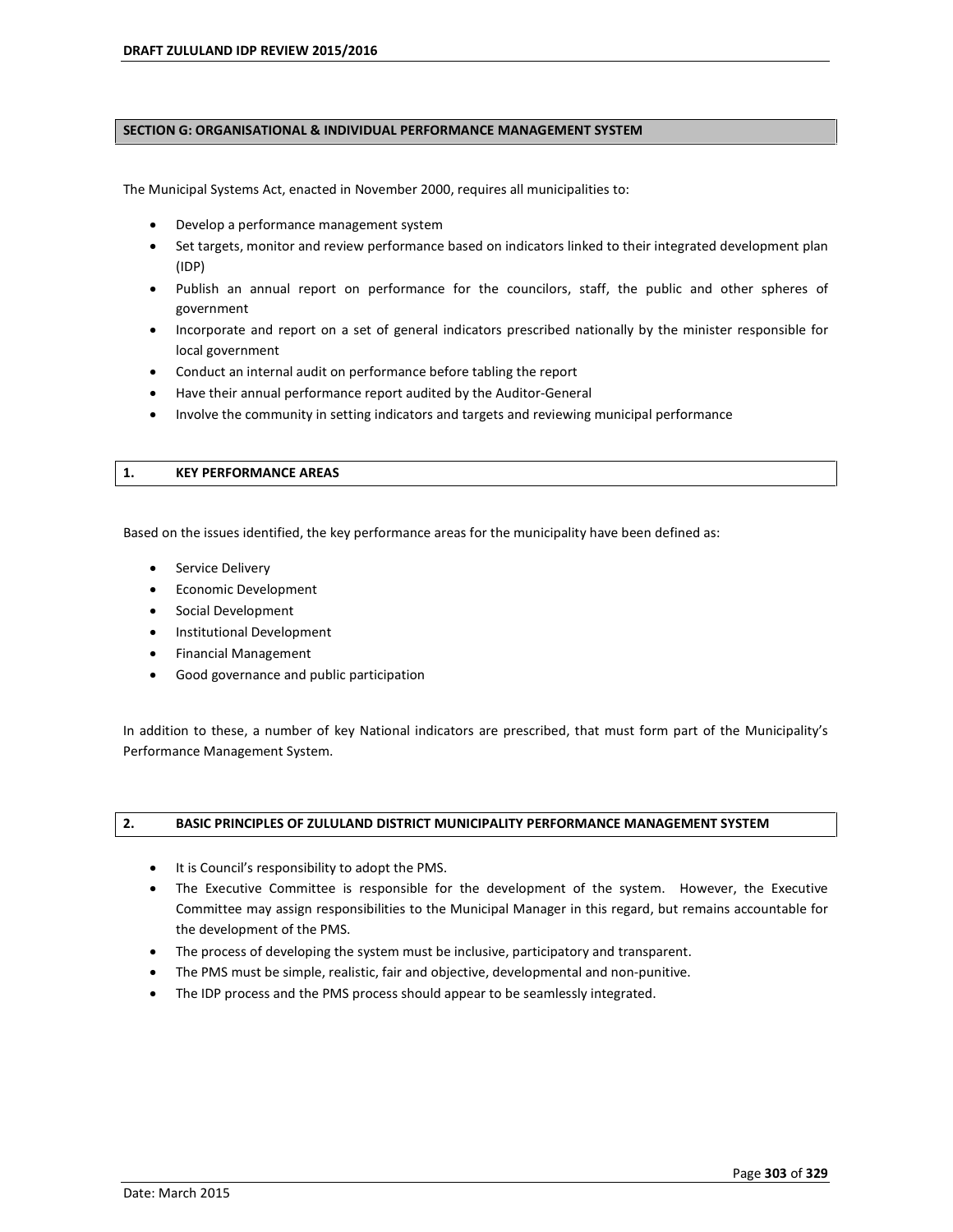### **3. MUNICIPAL INSTITUTIONAL ARRANGEMENTS**

The municipality has established a project team comprising of the Municipal Manager and head of Departments to facilitate the performance management process within the Municipality. This team is responsible for the drafting, implementation and monitoring of the entire performance process within the Municipality

The Team is responsible for:

- Preparing the organization for change with the objective of reaching a common understanding of performance management within the organization;
- Facilitating the development of the PMS framework; and
- Supporting the organization in the implementation of the PMS framework.

The Zululand District Municipality has an Audit and Risk Management Committee set up in accordance with the prescripts of the Municipal Finance Management Act No. 56 of 2003, section 166. The Committee comprises of two independent members, who are not in the employ of the Zululand District Municipality, nor are they political office bearers.

The Chairperson of the Audit Committee is an independent person who is knowledgeable of the status of the position and has the requisite legal, business and leadership skills. The Committee operates in terms of written terms of reference approved by the municipality's Accounting Officer and Council's Executive Committee, which is in accordance with best practice.

## **3.1 AUDIT AND RISK MANAGEMENT COMMITTEE**

The Zululand District Municipality has an Audit and Risk Management Committee set up in accordance with the prescripts of the Municipal Finance Management Act No. 56 of 2003, section 166. The Committee comprises of two independent members, who are not in the employ of the Zululand District Municipality, nor are they political office bearers.

The Chairperson of the Audit Committee is an independent person who is knowledgeable of the status of the position and has the requisite legal, business and leadership skills. The Committee operates in terms of written terms of reference approved by the municipality's Accounting Officer and Council's Executive Committee, which is in accordance with best practice.

The Committee performs its responsibilities as required in terms of the Municipal Finance Management Act (MFMA), as well as the code of Corporate Governance. The Audit Committee meets a minimum of four (4) times during a financial year. The Following issues are deliberated upon:

- The adequacy, reliability and accuracy of financial reporting and information;
- The activities and effectiveness of internal audit function;
- The accounting and auditing concerns identified as a result of the internal or external audits;
- The effectiveness of the internal control systems;
- Risk Management;
- Compliance with the MFMA and other applicable legislation;
- Performance Management; and
- Reports on forensic investigations.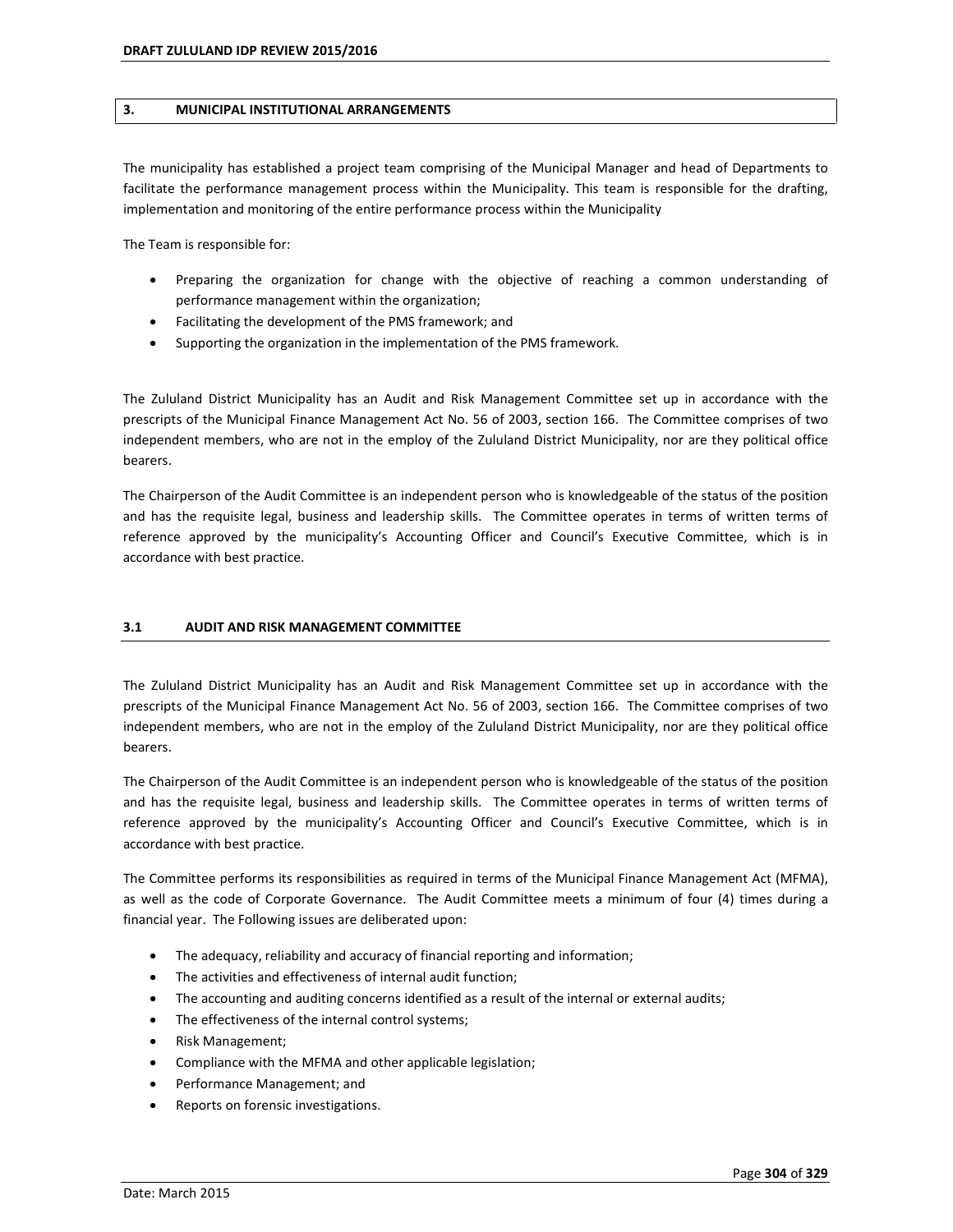### **3.2 INTERNAL AUDIT**

The Zululand District Municipality has a system of Internal Audit under the control and direction of its Audit and Risk Committee. Based on the results of assurance work carried out by the Internal Audit unit, areas of weakness are identified and addressed. The weaknesses in internal control systems are brought to the attention of management to take corrective measures.

## **4. THE ZDM PERFORMANCE FRAMEWORK**

Each municipality is required by legislation to develop a performance management framework. The framework should describe how the process of performance planning, monitoring, measurement, review and reporting will happen.

The framework also needs to indicate how the process will be organized and managed, by determining the functions of each role-player in the process.

In terms of Local Government Municipal Planning and Performance Regulations, a system must:

- (a) Comply with all requirements set out in the Municipal Systems Act;
- (b) Demonstrate how it is to operate and be managed from the planning stage up to the stages of performance review and reporting;
- (c) Clarify the roles and responsibilities of each role player, including the local community, in the functioning of the system;
- (d) Clarify the processes of implementing the system within the framework of the integrated development planning process;
- (e) Determine the frequency of reporting and the lines for accountability for performance;
- (f) Relates to the Municipalityís employee performance management process

The Zululand District Municipality Performance Management Framework is a tool used by management to gain a better understanding of the ability of the organization to fulfill its mandate and achieve its goals.

The Zululand District Municipality Performance framework has the following steps:

#### **Table 92: Steps in Preparing the ZDM OPMS**

| <b>RESPONSIBILITY</b>                                  | <b>KEY ACTIONS</b>                                                                      | PARTY(IES)<br>RESP.<br><b>FOR</b><br><b>ACTIONING</b> |
|--------------------------------------------------------|-----------------------------------------------------------------------------------------|-------------------------------------------------------|
| Amendments<br>identified in the<br>revision process    | previous years' amendments to be taken into<br>All<br>consideration in updating the IDP | Council; Exco; MM; HODs                               |
| Adoption<br>of<br>a<br>process for drafting<br>the IDP | Process adopted to guide the planning, drafting, adoption<br>& review of the IDP        | Council; Exco; MM; HODs                               |
|                                                        | Constitute ZDM Representative forum as Community<br>Participation structure             | Planning; Depts                                       |
|                                                        | Advertise for Community Participation                                                   | Depts                                                 |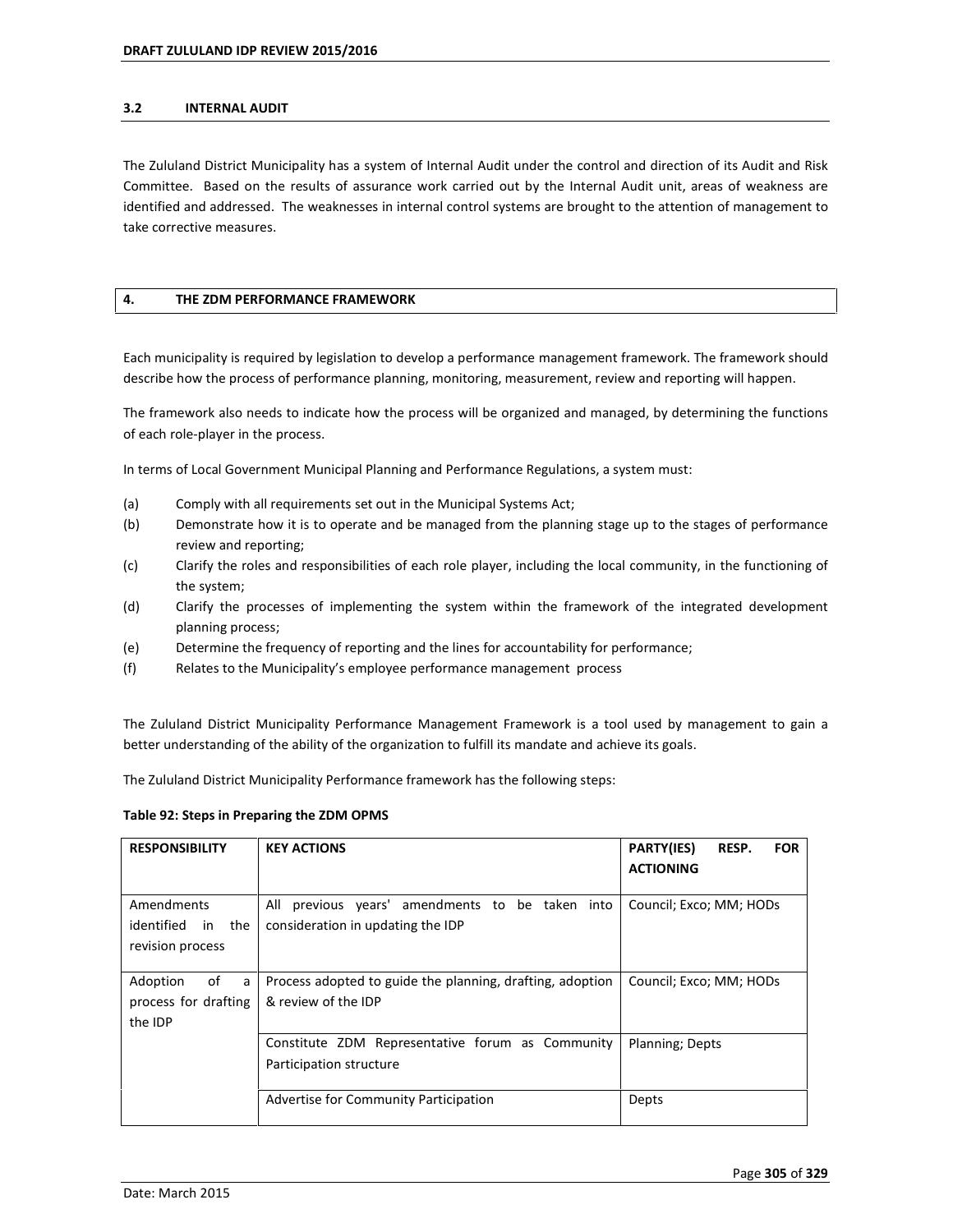| <b>RESPONSIBILITY</b>             | <b>KEY ACTIONS</b>                                           | PARTY(IES)<br>RESP.<br><b>FOR</b> |
|-----------------------------------|--------------------------------------------------------------|-----------------------------------|
|                                   |                                                              | <b>ACTIONING</b>                  |
|                                   | As part of IDP process, identify key development             | Council; Exco; MM; HODs           |
|                                   | challenges                                                   |                                   |
|                                   | Arrange for notices and agendas to be distributed at least   | Planning; Depts                   |
|                                   | 14 days before the meeting                                   |                                   |
|                                   | Document meeting comments and representations and            | Planning; Depts                   |
|                                   | include in Performance sheet                                 |                                   |
|                                   | Confirm key development priorities                           | Exco; Depts                       |
| Drafting of the IDP               | Exco to delegate responsibility of drafting the IDP, whilst  | Planning                          |
|                                   | continuously monitoring it                                   |                                   |
| Adoption<br>of<br>the             | Submit draft IDP to Council for adoption                     | Planning                          |
| developed IDP                     |                                                              |                                   |
|                                   | Community given 21 days to comment on draft prior to         | Planning; Depts                   |
|                                   | plan being submitted to Council for adoption                 |                                   |
| Implementation of                 | Convene regular meetings with Community to monitor           | Planning; Depts                   |
| the developed IDP                 | IDP implementation                                           |                                   |
|                                   | Community forum members given 14 days before                 | Planning; Depts                   |
|                                   | meetings to allow consultation with their constituencies     |                                   |
|                                   | regarding matters to be discussed at the meeting             |                                   |
|                                   | Municipality formally adopted the IDP                        | Council; Exco; MM; HODs           |
|                                   |                                                              |                                   |
| Disclose                          | MM to submit copy of IDP to the MEC for local Govt           | MM                                |
| requirements of the<br><b>IDP</b> | within 10 days of its adoption by Council                    |                                   |
|                                   | Copy of IDP to MEC must contain : Summary of process         | MМ                                |
|                                   | adopted; Statement confirming that IDP development           |                                   |
|                                   | process has been complied with and a copy of the             |                                   |
|                                   | adopted framework                                            |                                   |
|                                   | Municipality to give notice to Public, within 14 days of IDP | Planning; Depts                   |
|                                   | adoption and makes copies available for Public inspection    |                                   |
|                                   |                                                              |                                   |
|                                   | Municipality to publicize, within 14 days of IDP adoption,   | Depts                             |
|                                   | a summary of the Plan                                        |                                   |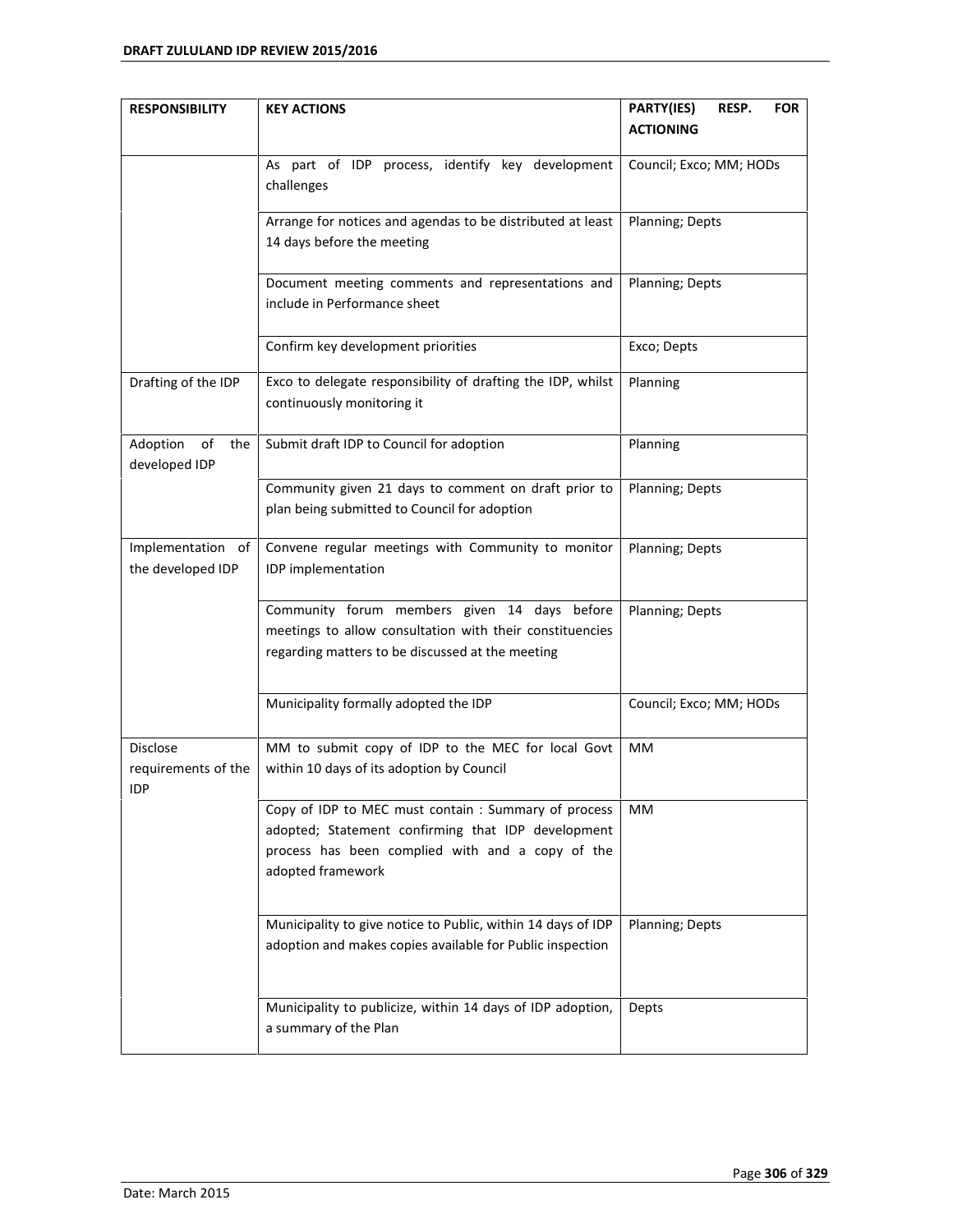| <b>RESPONSIBILITY</b>                            | <b>KEY ACTIONS</b>                                                                                                                                                                        | PARTY(IES)<br>RESP.<br><b>FOR</b><br><b>ACTIONING</b> |
|--------------------------------------------------|-------------------------------------------------------------------------------------------------------------------------------------------------------------------------------------------|-------------------------------------------------------|
| Proposals on the<br>IDP received from<br>the MEC | If proposals received from MEC, proof must be obtained<br>that : 1) IDP has been adjusted if proposals agreed to 2)<br>Reasons have been provided to MEC where proposals not<br>agreed to | Council; Exco; MM; HODs                               |
| Proposals<br>for<br>amending the IDP             | If IDP amended, proof to be held that proposals were<br>introduced by a member or committee of the Council                                                                                | Council; Exco; MM; HODs                               |
| Amending the IDP                                 | Proof must be obtained that notice was given by<br>Municipality to all Council members before amendment<br>adopted                                                                        | Planning                                              |
|                                                  | Proof must be obtained that prior to IDP amendment<br>being adopted, public notice was issued for public<br>comment allowing at least 21 days to comment on the<br>proposed amendment     | Planning; Depts                                       |
|                                                  | Confirmation required that local Municipalities were<br>consulted and that their comments were considered                                                                                 | Planning; Depts                                       |
|                                                  | Proof must be held that the MM submitted copy of<br>subsequent amendment to the MEC for local Govt within<br>10 days of the amendment of the Plan                                         | <b>MM</b>                                             |

| 2. DEVELOPMENT OF A FRAMEWORK FOR THE PMS                                                |                                                                                                                                                         |                                                              |  |
|------------------------------------------------------------------------------------------|---------------------------------------------------------------------------------------------------------------------------------------------------------|--------------------------------------------------------------|--|
| <b>RESPONSIBILITY</b>                                                                    | <b>KEY ACTIONS</b>                                                                                                                                      | <b>PARTY(IES)</b><br>RESP.<br><b>FOR</b><br><b>ACTIONING</b> |  |
| of<br>Review<br>framework for PMS<br>together with PMS<br>under<br>for<br>year<br>review | Municipality review its framework for the PMS together<br>with PMS for year under review                                                                | Dev Planning                                                 |  |
| Development of a<br>framework for the                                                    | Municipality has a documented framework for it s PMS                                                                                                    | Dev Planning                                                 |  |
| <b>PMS</b>                                                                               | Keep minutes of meetings that were convened with<br>Community Forum to consult regarding the development<br>of the framework for the PMS                | Planning; Depts                                              |  |
|                                                                                          | Community must be given at least 14 days before each<br>meeting to consult their constituencies regarding the<br>matters to be discussed at the meeting | Corporate Serv; Depts                                        |  |
| Development<br>of                                                                        | Proof that Exco managed the development of the                                                                                                          | Exco                                                         |  |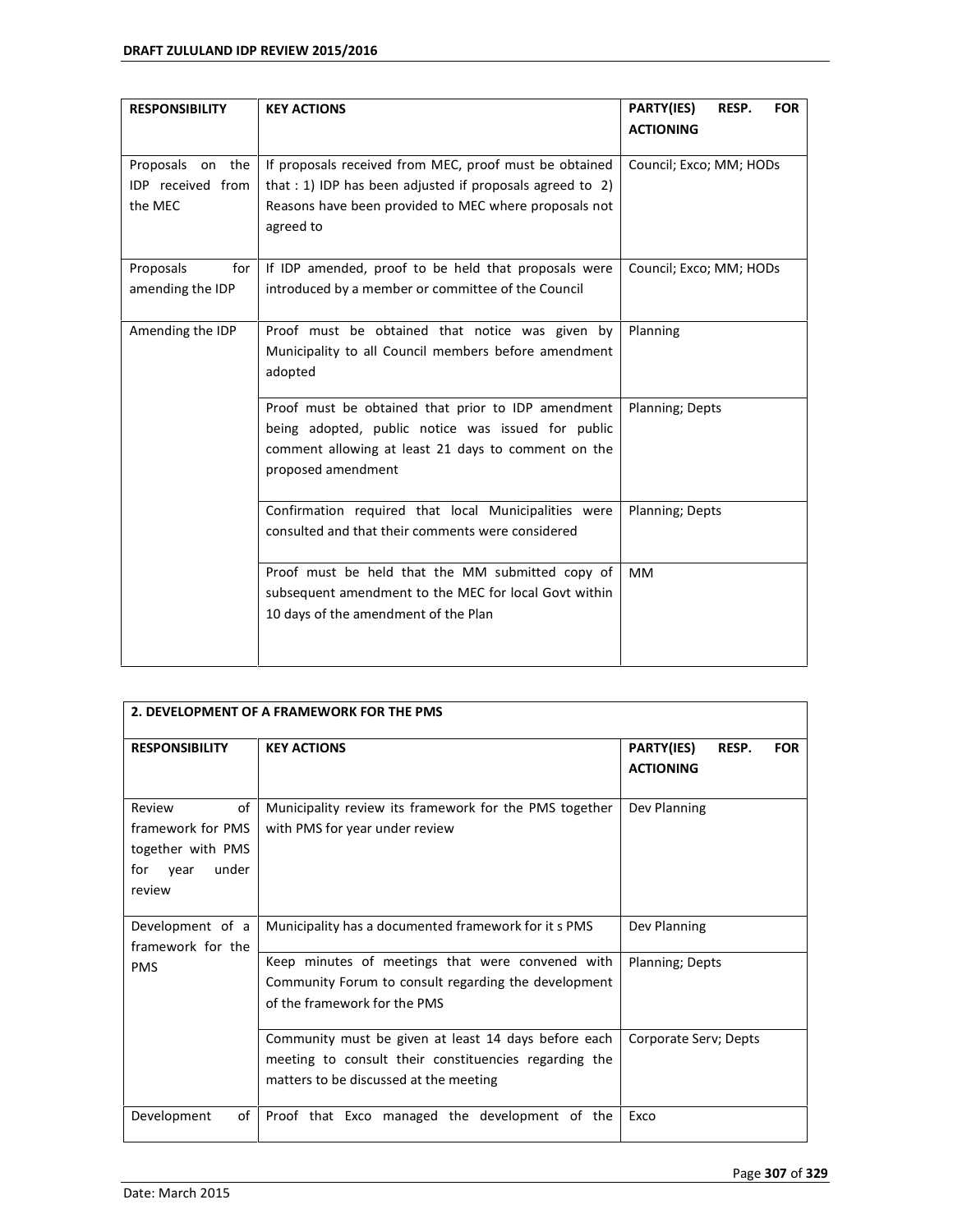| 2. DEVELOPMENT OF A FRAMEWORK FOR THE PMS            |                                                                                                                                                                                                                                                                                                                                                                                                                            |                                                       |  |
|------------------------------------------------------|----------------------------------------------------------------------------------------------------------------------------------------------------------------------------------------------------------------------------------------------------------------------------------------------------------------------------------------------------------------------------------------------------------------------------|-------------------------------------------------------|--|
| <b>RESPONSIBILITY</b>                                | <b>KEY ACTIONS</b>                                                                                                                                                                                                                                                                                                                                                                                                         | PARTY(IES)<br>RESP.<br><b>FOR</b><br><b>ACTIONING</b> |  |
| the PMS                                              | municipality's PMS                                                                                                                                                                                                                                                                                                                                                                                                         |                                                       |  |
|                                                      | Convene meetings with community forum to consult                                                                                                                                                                                                                                                                                                                                                                           | Planning; Depts                                       |  |
|                                                      | Delegation of responsibilities assigned to the MM by Exco<br>with regard to the development of the PMS in place                                                                                                                                                                                                                                                                                                            | Planning                                              |  |
| Adoption<br>of<br>the<br><b>PMS</b>                  | Proof required that Exco submitted the proposed PMS to<br>Council for adoption                                                                                                                                                                                                                                                                                                                                             | MM; Planning                                          |  |
|                                                      | Proof required that Council adopted the PMS before or at<br>the same time as setting up of KPIs and targets as per IDP                                                                                                                                                                                                                                                                                                     | Exco; Council; MM; HODs                               |  |
| Implementation of<br>the PMS                         | Proof that the municipality did implement the PMS                                                                                                                                                                                                                                                                                                                                                                          | Dev Planning                                          |  |
|                                                      | Proof that the community forum was consulted through<br>regular meetings regarding the implementation of the<br><b>PMS</b>                                                                                                                                                                                                                                                                                                 | Planning; Depts                                       |  |
| Monitoring<br>and<br>review of the PMS               | Proof that the municipality did establish mechanisms to<br>monitor and review its PMS                                                                                                                                                                                                                                                                                                                                      | Planning; Depts                                       |  |
|                                                      | Proof that the municipality does monitor and review its<br><b>PMS</b>                                                                                                                                                                                                                                                                                                                                                      | Dev Planning                                          |  |
|                                                      | Confirm that the community forum was given enough<br>time to consult their constituencies regarding matters to<br>be discussed at meetings                                                                                                                                                                                                                                                                                 | Dev Planning                                          |  |
|                                                      | Proof that the municipality made know internally and to<br>the public, the KPIs and performance targets set by it for<br>the purposes of its PMS                                                                                                                                                                                                                                                                           | Planning; Depts                                       |  |
| Evaluating<br>the<br>framework for the<br><b>PMS</b> | Proof that the PMS framework describes how the<br>municipality's cycle and processes of Performance<br>Planning, Monitoring, Measurement, Review, Reporting<br>and Improvement will be conducted, organized and<br>managed                                                                                                                                                                                                 | Dev Planning                                          |  |
| Evaluating the PMS                                   | Proof that the municipality's PMS shows how it is to<br>operate, clarifies roles and responsibilities of role-players,<br>clarifies system implementation, frequency of reporting<br>accountabilities, relates to the municipality's<br>and<br>employee performance management process, provide a<br>procedure to link PMS to IDP planning process and is<br>devised to serve as an early warning of under-<br>performance | Planning; Depts                                       |  |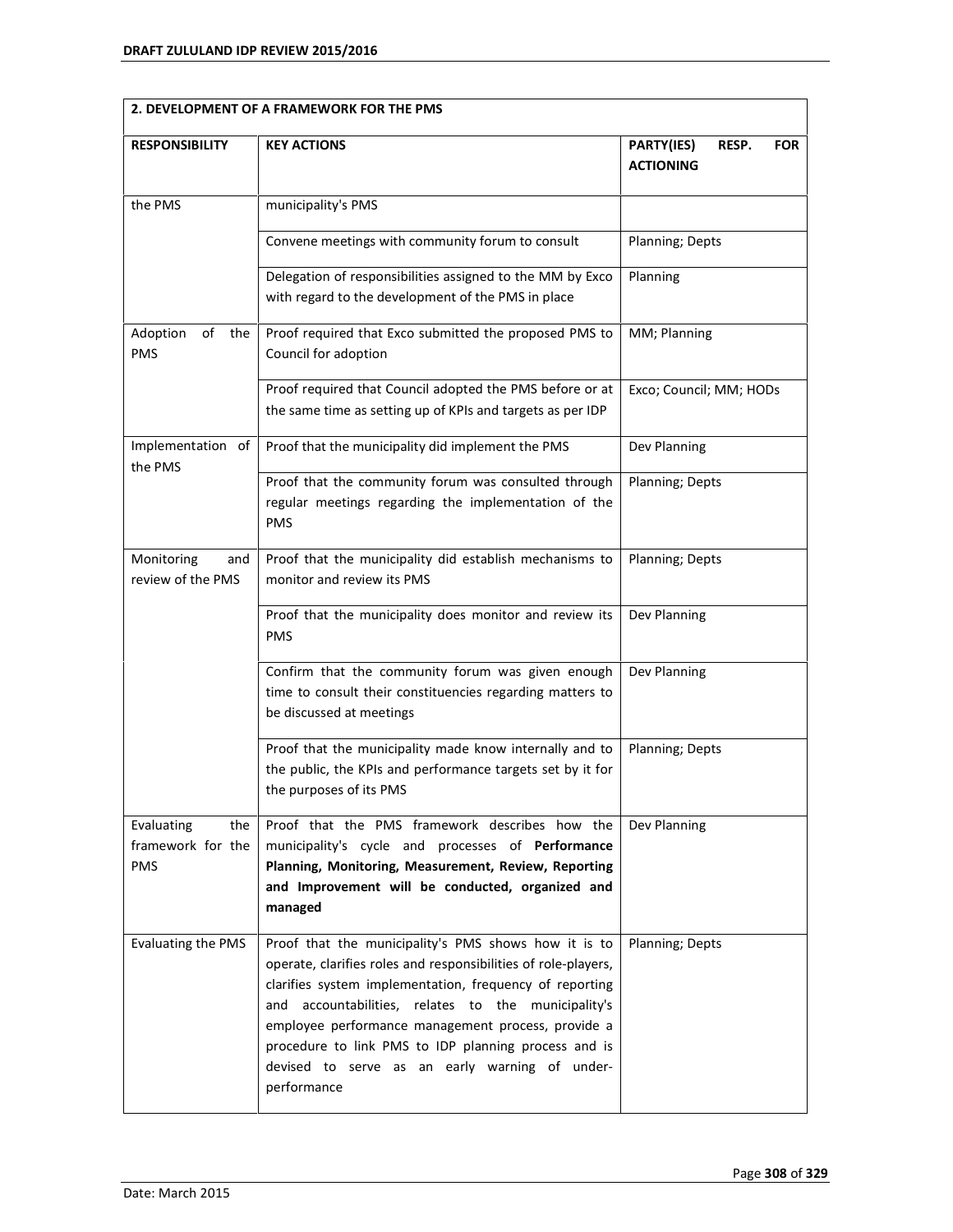| 3. PROCESS FOR SETTING & REVIEWING KPIS                                            |                                                                                                                                                   |                                                       |  |
|------------------------------------------------------------------------------------|---------------------------------------------------------------------------------------------------------------------------------------------------|-------------------------------------------------------|--|
| <b>RESPONSIBILITY</b>                                                              | <b>KEY ACTIONS</b>                                                                                                                                | PARTY(IES)<br>RESP.<br><b>FOR</b><br><b>ACTIONING</b> |  |
| Prescribed process<br>for<br>setting<br>Key<br>Performance<br>Indicators           | Confirmation required that the PMS prescribes a process<br>of setting KPI's                                                                       | Planning; HODs                                        |  |
| Prescribed process<br>for the Review of<br>the<br>Kev<br>Performance<br>Indicators | Confirmation that the PMS prescribes an annual<br>performance review process for the review of KPIs                                               | Planning; HODs                                        |  |
| Developing KPIs                                                                    | Proof required that the municipality's PMS sets KPIs<br>which are used as a yardstick for measuring performance,<br>including outcomes and impact | Planning; HODs                                        |  |
|                                                                                    | Proof required that the community through a forum was<br>allowed to participate in the setting of appropriate KPIs<br>for the municipality        | Planning; HODs                                        |  |
| Reviewing the KPIs                                                                 | Proof that the municipality does review its KPIs on an<br>annual basis in accordance with the PMS's review process                                | Planning; HODs                                        |  |
| Evaluating the Key<br>Performance<br>Indicators                                    | Proof required that the KPIs are reflected in the IDP of the<br>municipality                                                                      | Planning; HODs                                        |  |
|                                                                                    | Ensure that KPIs set include the general national KPIs<br>prescribed according to Regulation 10                                                   | Dev Planning                                          |  |
|                                                                                    | Include KPIs for all municipal entities and Service<br>Providers with whom the municipality has entered into a<br>service delivery agreement      | Planning; HODs                                        |  |

| <b>4. PROCESS FOR SETTING PERFORMANCE TARGETS</b>                 |                                                                                                |                                                              |  |
|-------------------------------------------------------------------|------------------------------------------------------------------------------------------------|--------------------------------------------------------------|--|
| <b>RESPONSIBILITY</b>                                             | <b>KEY ACTIONS</b>                                                                             | <b>PARTY(IES)</b><br>RESP.<br><b>FOR</b><br><b>ACTIONING</b> |  |
| Prescribed<br>process<br>for<br>setting<br>Performance<br>targets | Confirmation that the municipality's PMS prescribes<br>process for setting performance targets | Planning; MM; HODs                                           |  |
| Setting                                                           | Ensure performance targets are set in terms of the PMS                                         | Planning; MM; HODs                                           |  |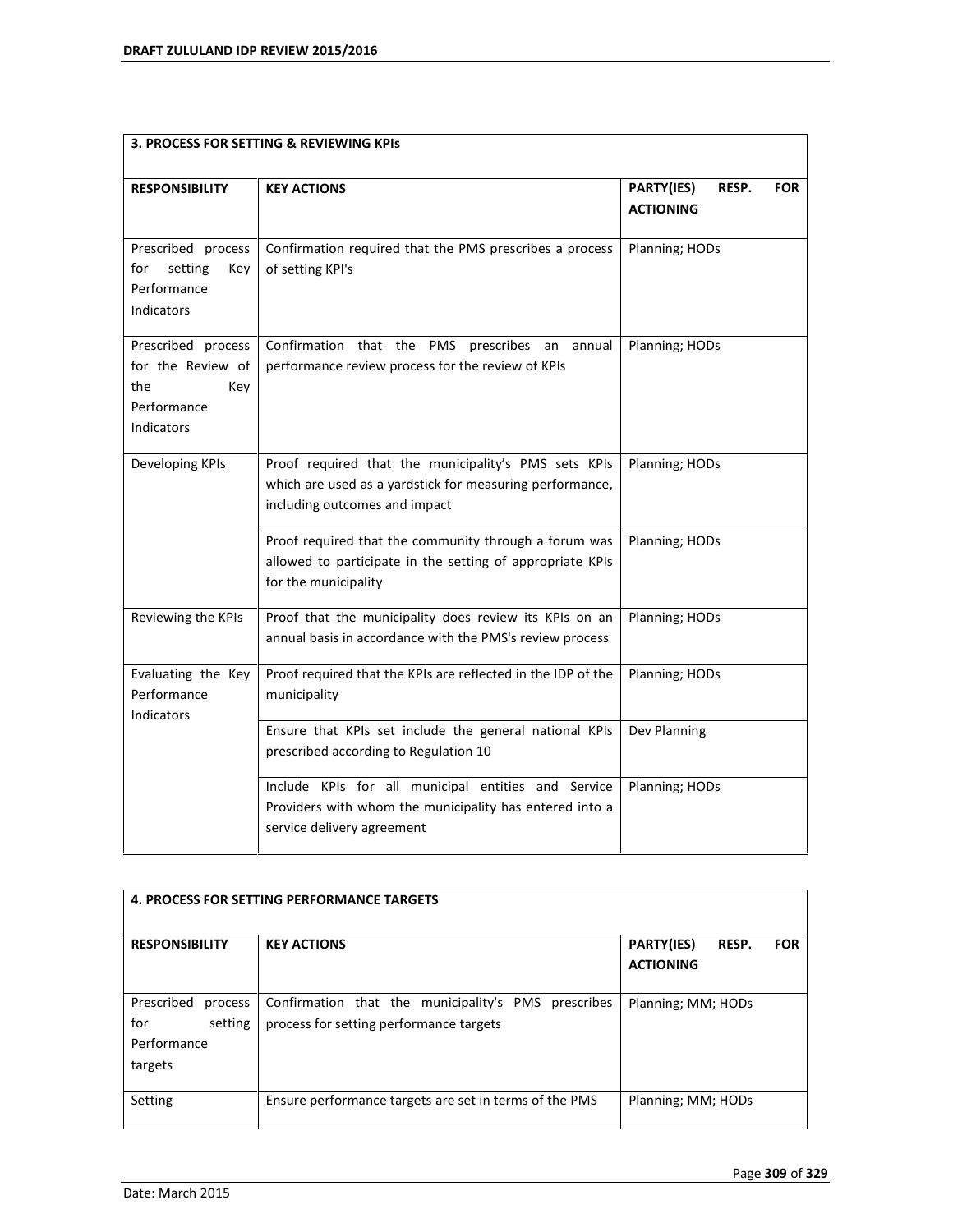| <b>4. PROCESS FOR SETTING PERFORMANCE TARGETS</b> |                                                                                                                                                                                                      |                                                              |  |
|---------------------------------------------------|------------------------------------------------------------------------------------------------------------------------------------------------------------------------------------------------------|--------------------------------------------------------------|--|
| <b>RESPONSIBILITY</b>                             | <b>KEY ACTIONS</b>                                                                                                                                                                                   | <b>PARTY(IES)</b><br>RESP.<br><b>FOR</b><br><b>ACTIONING</b> |  |
| Performance<br>targets                            | Ensure that Community involvement was sought in<br>setting Performance targets for the municipality                                                                                                  | <b>Planning</b> ; Depts                                      |  |
|                                                   | If the IDP and subsequently the KPIs were amended,<br>confirm that performance targets were also amended in<br>accordance with the amendments of the KPIs                                            | Planning; Depts                                              |  |
| Evaluating<br>the<br>Performance                  | Proof that targets were set for each of the KPIS                                                                                                                                                     | Planning; Depts                                              |  |
| targets                                           | Ensure that the performance targets are practical and<br>realistic and measure the efficiency, effectiveness, quality<br>and impact of the performance of the municipality and its<br>constituencies | Planning; Depts                                              |  |

| <b>5. TRACK PERFORMANCE OF STAFF AND SERVICE PROVIDERS</b>                                        |                                                                                                                                                           |                                                       |  |
|---------------------------------------------------------------------------------------------------|-----------------------------------------------------------------------------------------------------------------------------------------------------------|-------------------------------------------------------|--|
| <b>RESPONSIBILITY</b>                                                                             | <b>KEY ACTIONS</b>                                                                                                                                        | PARTY(IES)<br>RESP.<br><b>FOR</b><br><b>ACTIONING</b> |  |
| Framework to track<br>the performance of<br>staff and Service<br>Providers of the<br>Municipality | Confirmation that the municipality has a framework in<br>terms of its PMS to track performance of staff and Service<br>Providers                          | Planning; Depts                                       |  |
| Service<br>delivery<br>process                                                                    | Ensure that all municipal staff reported in accordance<br>with their lines of accountability and at the required<br>intervals                             | MM; HOD's                                             |  |
|                                                                                                   | Proof that each service provider has reported to the<br>municipality in accordance with their responsibilities and<br>at the required reporting intervals | HOD's                                                 |  |
|                                                                                                   | Ensure that resource allocation to service providers is in<br>accordance with the municipality's development priorities<br>and objectives                 | HOD's                                                 |  |
| Evaluating<br>the<br>framework for the<br>of<br>tracking<br>the<br>performance of the             | Proof required that the framework has<br>clarified<br>breakdown of performance targets at all levels of the<br>organization                               | HOD's                                                 |  |
| municipality's staff<br>and<br>service                                                            | Ensure that the framework clarifies the lines of<br>accountability within the municipality and the intervals<br>for reporting thereto (Staff & SPs)       | MM; HOD's                                             |  |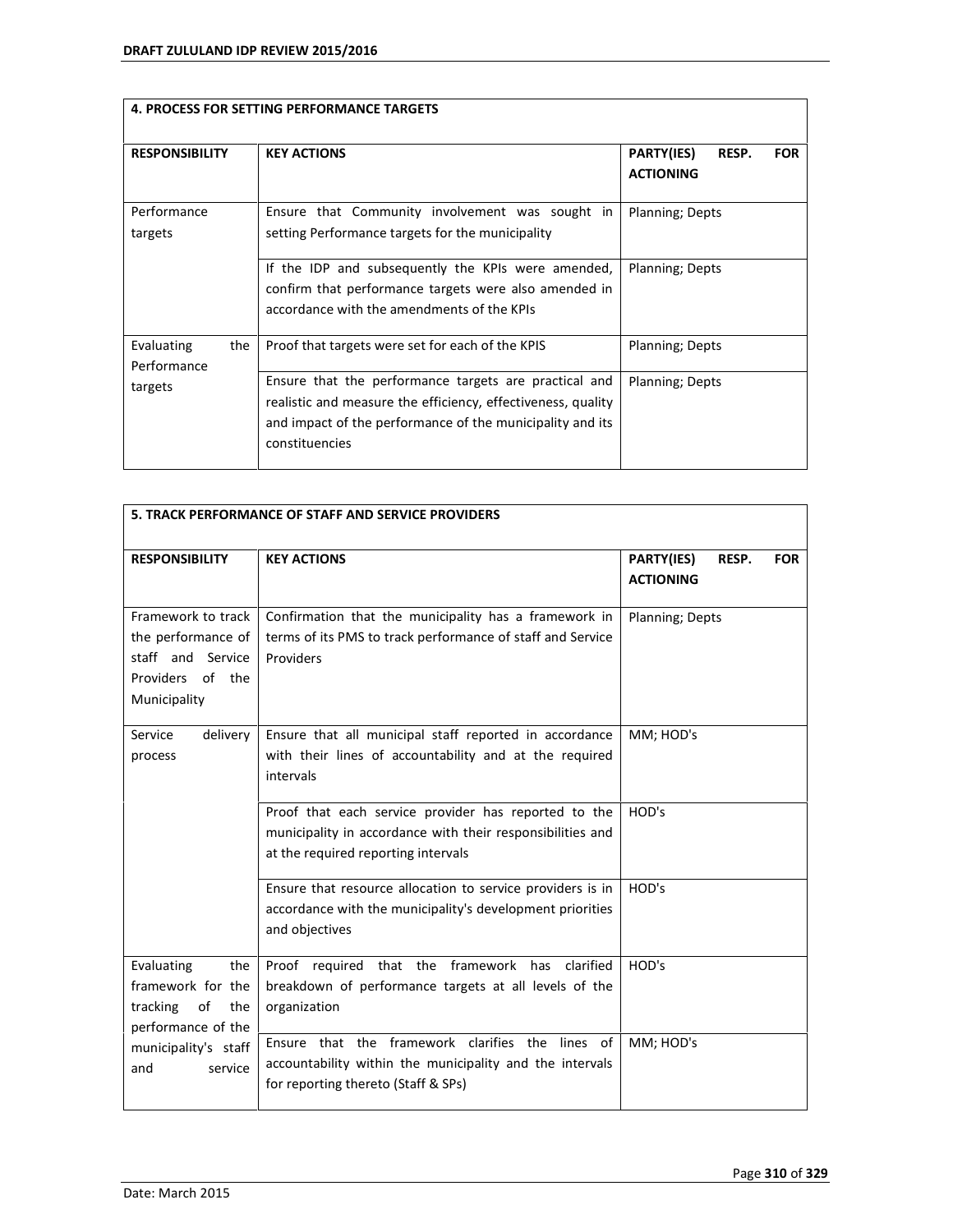| <b>RESPONSIBILITY</b> | <b>KEY ACTIONS</b>                                                                                                           | PARTY(IES)<br><b>ACTIONING</b> | RESP. | <b>FOR</b> |
|-----------------------|------------------------------------------------------------------------------------------------------------------------------|--------------------------------|-------|------------|
| providers             | Ensure that framework clarifies methods for tracking<br>performance of municipality's staff and that of Service<br>Providers | HOD's                          |       |            |

| <b>6. DEVELOPMENT OF A MONITORING FRAMEWORK</b>   |                                                                                                                                                                                                                                                                                                                                                                                       |                                                       |  |
|---------------------------------------------------|---------------------------------------------------------------------------------------------------------------------------------------------------------------------------------------------------------------------------------------------------------------------------------------------------------------------------------------------------------------------------------------|-------------------------------------------------------|--|
| <b>RESPONSIBILITY</b>                             | <b>KEY ACTIONS</b>                                                                                                                                                                                                                                                                                                                                                                    | PARTY(IES)<br>RESP.<br><b>FOR</b><br><b>ACTIONING</b> |  |
| Monitoring<br>framework                           | Ensure that the municipality has, as part of its PMS, a<br>monitoring framework                                                                                                                                                                                                                                                                                                       | Exco; Council; MM; HODs                               |  |
| Development<br>of<br>a<br>monitoring<br>framework | Proof that the municipality developed its monitoring<br>framework after consultation with some form of<br>Community forum                                                                                                                                                                                                                                                             | Planning; Depts                                       |  |
|                                                   | Where Forum was used, proof required that notice was<br>given at least 14 days prior to each meeting, giving them a<br>chance to consult with their constituencies                                                                                                                                                                                                                    | Planning; Depts                                       |  |
| Performance<br>Monitoring                         | Proof that the monitoring of municipality's and service<br>providers' performance are monitored in accordance with<br>the monitoring framework                                                                                                                                                                                                                                        | Planning; Depts                                       |  |
|                                                   | Proof required that performance of staff and that of<br>service providers is monitored on an ongoing basis<br>throughout the financial year                                                                                                                                                                                                                                           | MM; Exco; Council; HODs                               |  |
|                                                   | Where<br>under-performance<br>detected,<br>proof<br>that<br>corrective measures were taken                                                                                                                                                                                                                                                                                            | MM; Exco; Council; HODs                               |  |
| Evaluating<br>the<br>monitoring<br>framework      | Confirm that the monitoring framework identifies roles of<br>role-players in monitoring, collecting and analysing data;<br>allocating tasks and gathering data; determines what data<br>to be collected, how data is to be collected, stored,<br>verified and analysed; gives timeframes for the data<br>collection, times for report submissions and how they are<br>to be submitted | Depts                                                 |  |
|                                                   | Confirmation that the framework provides for corrective<br>measures where under-performance has been identified                                                                                                                                                                                                                                                                       | MM; HODs                                              |  |
|                                                   | There must be reporting to Council at least twice a year                                                                                                                                                                                                                                                                                                                              | MM                                                    |  |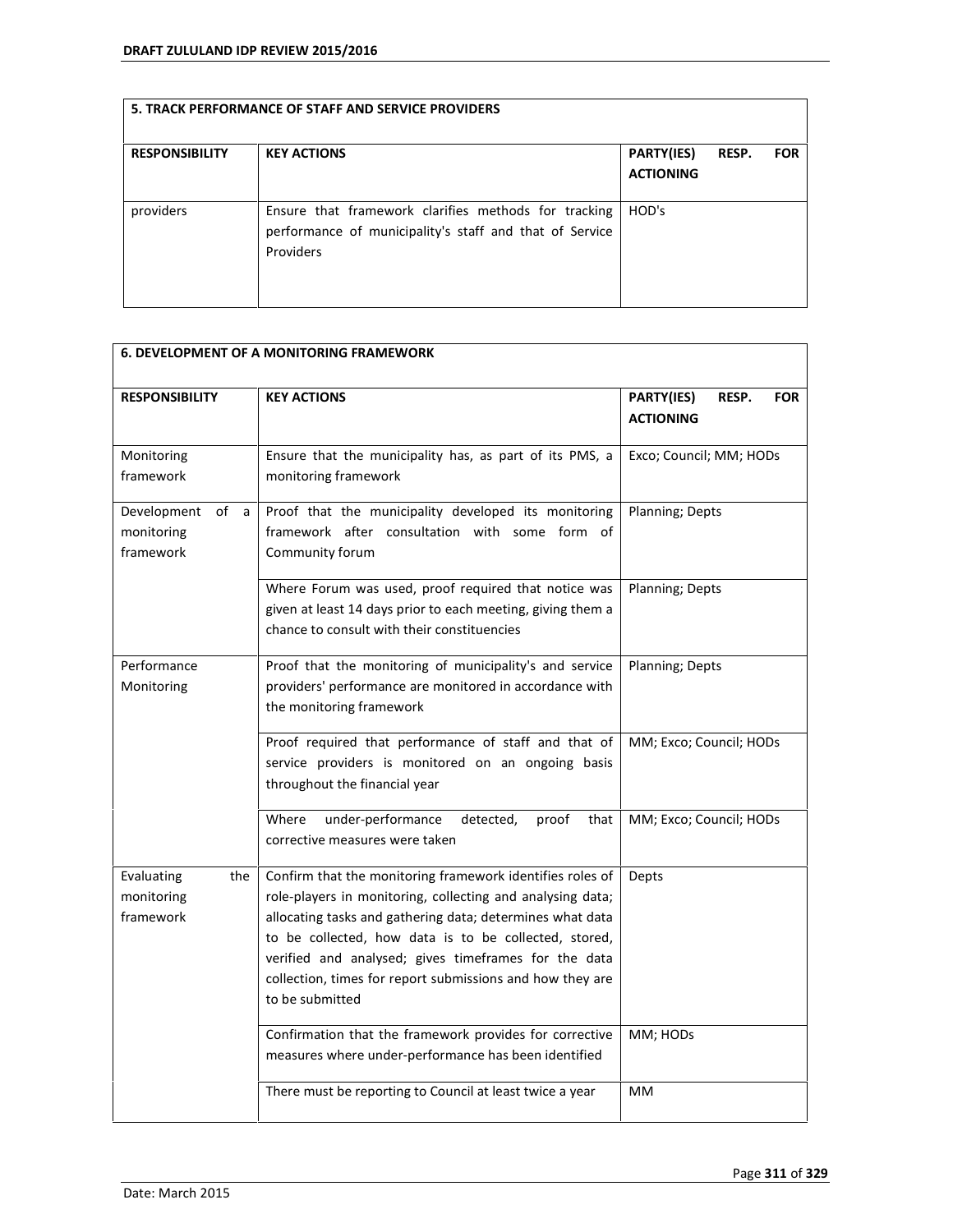| 7. INTERNAL CONTROLS                                        |                                                                                                                                                                                                                                                                                                                                                                                                                |                                                       |  |
|-------------------------------------------------------------|----------------------------------------------------------------------------------------------------------------------------------------------------------------------------------------------------------------------------------------------------------------------------------------------------------------------------------------------------------------------------------------------------------------|-------------------------------------------------------|--|
| <b>RESPONSIBILITY</b>                                       | <b>KEY ACTIONS</b>                                                                                                                                                                                                                                                                                                                                                                                             | PARTY(IES)<br>RESP.<br><b>FOR</b><br><b>ACTIONING</b> |  |
| Internal control                                            | Ensure that the municipality has, as part of its internal<br>control, an Internal Audit Activity                                                                                                                                                                                                                                                                                                               | CFO                                                   |  |
|                                                             | Ensure that a Performance Audit Committee has been set                                                                                                                                                                                                                                                                                                                                                         | Depts                                                 |  |
| Internal<br>control<br>exercised                            | Proof that the Audit Committee performs continuous<br>1) Functionality of the<br>audits assessing :<br><b>PMS</b><br>Compliance of the PMS with<br>2)<br>Systems<br>Act<br>3) The extent to which measurements are reliable<br>measures of the municipality's performance against KPIs                                                                                                                         | Depts                                                 |  |
|                                                             | Ensure that Performance Audit Committee has at least 3<br>members                                                                                                                                                                                                                                                                                                                                              | Depts                                                 |  |
|                                                             | Ensure majority of Committee members are not involved<br>as councilor or employee of the municipality, with at least<br>1 member being a PMS expert                                                                                                                                                                                                                                                            | Depts                                                 |  |
|                                                             | Performance Audit committee to submit at least 2 Audit<br>reports to Council during the financial year                                                                                                                                                                                                                                                                                                         | Planning                                              |  |
| Characteristics of the<br>Performance<br>Audit<br>Committee | The Committee must have unrestricted access to records<br>deemed necessary for it to perform its duties; it may also<br>request any relevant person to attend its meetings to<br>provide information considered important/relevant; it<br>may liaise directly with Council/MM or internal and<br>external auditors; it may also investigate any matter it<br>deems necessary for the performance of its audits | Depts                                                 |  |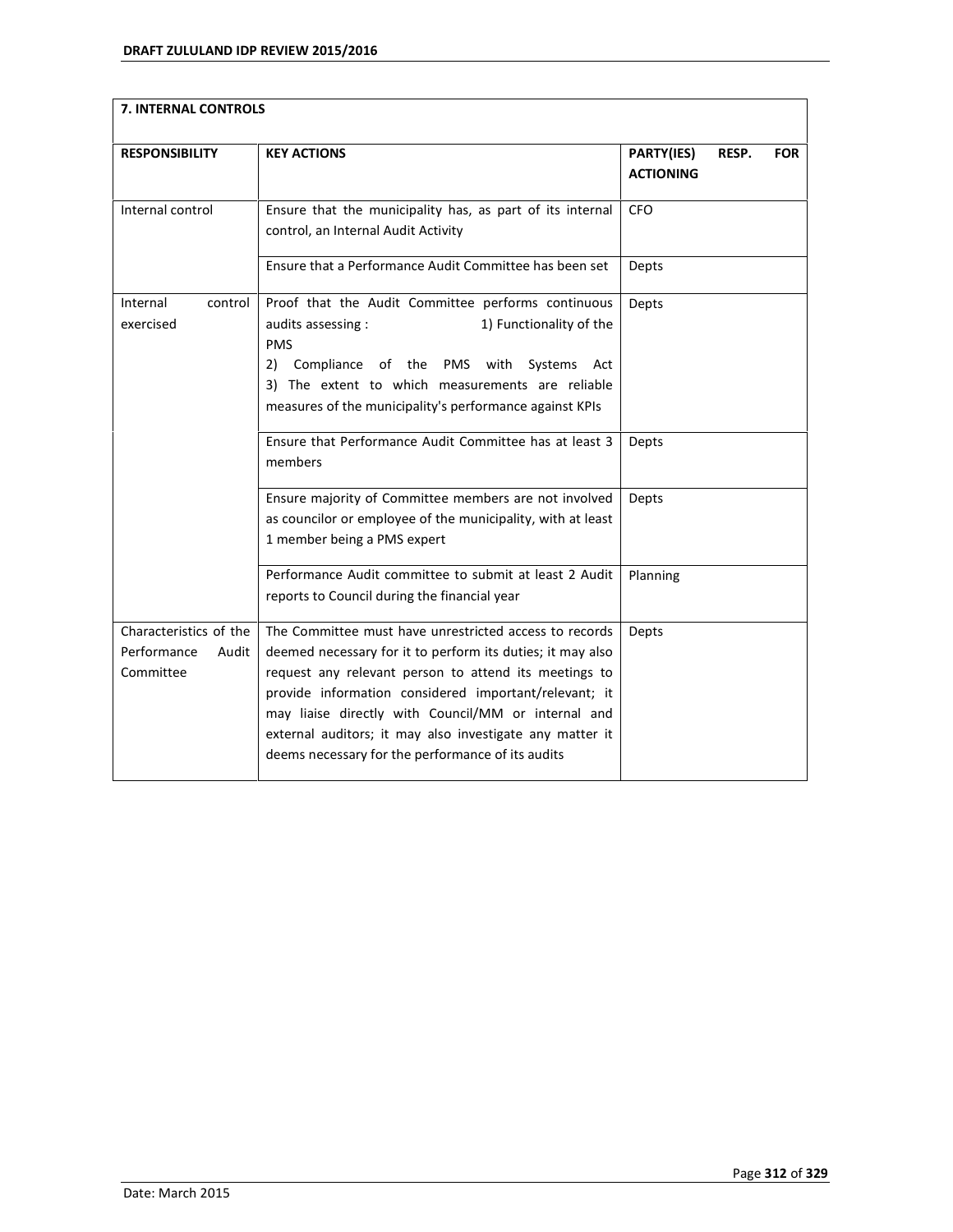# **5. ANNUAL PERFORMANCE REPORT FOR THE COUNCIL (2013/2014)**

| Prog<br><b>Driver</b> | Objective                                     | Indicator                                                                                                                       | Actual<br><b>Progress</b> | <b>Score</b> | $1 - Not$<br>Acceptable | 2 - Partially<br><b>Achieved</b> | 3 - Effective | $4 -$<br>Performance<br>Significantly<br>above<br><b>Expectations</b> | 5 - Outstanding<br>Performance |
|-----------------------|-----------------------------------------------|---------------------------------------------------------------------------------------------------------------------------------|---------------------------|--------------|-------------------------|----------------------------------|---------------|-----------------------------------------------------------------------|--------------------------------|
|                       | <b>National KPA: Basic Service Delivery</b>   |                                                                                                                                 |                           |              |                         |                                  |               |                                                                       |                                |
| HOD (P)               | Review and<br>facilitate the<br>District WSDP | Approved WSDP plan                                                                                                              | 29/05/2014                | 5            | 31/07/2014              | 15/07/2014                       | 30/06/2014    | 15/06/2014                                                            | 01/06/2014                     |
| HOD (TS)              | Provide free basic<br>water                   | Percentage of households<br>with access to basic level<br>of water (as per WSDP)<br>(Reticulation-new<br>household connections) | 68.47                     | 3            | 64.82                   | 65.62                            | 66.52         | 67.47                                                                 | 68.47                          |
| HOD (TS)              | Improve access to<br>free water               | Percentage of households<br>earning less than R1100<br>pm with access to free<br>water (Note:<br>Rudimentary)                   | 70.72                     | 4            | 64.20                   | 66.07                            | 66.48         | 68.55                                                                 | 70.72                          |
| HOD (TS)              | Improve water<br>quality                      | Number of water quality<br>tests as per the approved<br>strategy                                                                | 1936.00                   | 5            | 1816.00                 | 1826.00                          | 1836.00       | 1846.00                                                               | 1856.00                        |
| HOD (TS)              | Provide free basic<br>sanitation<br>services  | Percentage of households<br>with access to basic level<br>of sanitation (as per<br>WSDP)                                        | 69.70                     | 5            | 66.37                   | 66.97                            | 67.67         | 68.47                                                                 | 69.37                          |
| HOD (TS)              | Improve access to<br>free sanitation          | Percentage of households<br>earning less than R1100<br>pm with access to free<br>basic sanitation                               | 69.70                     | 5            | 66.37                   | 66.97                            | 67.67         | 68.47                                                                 | 69.37                          |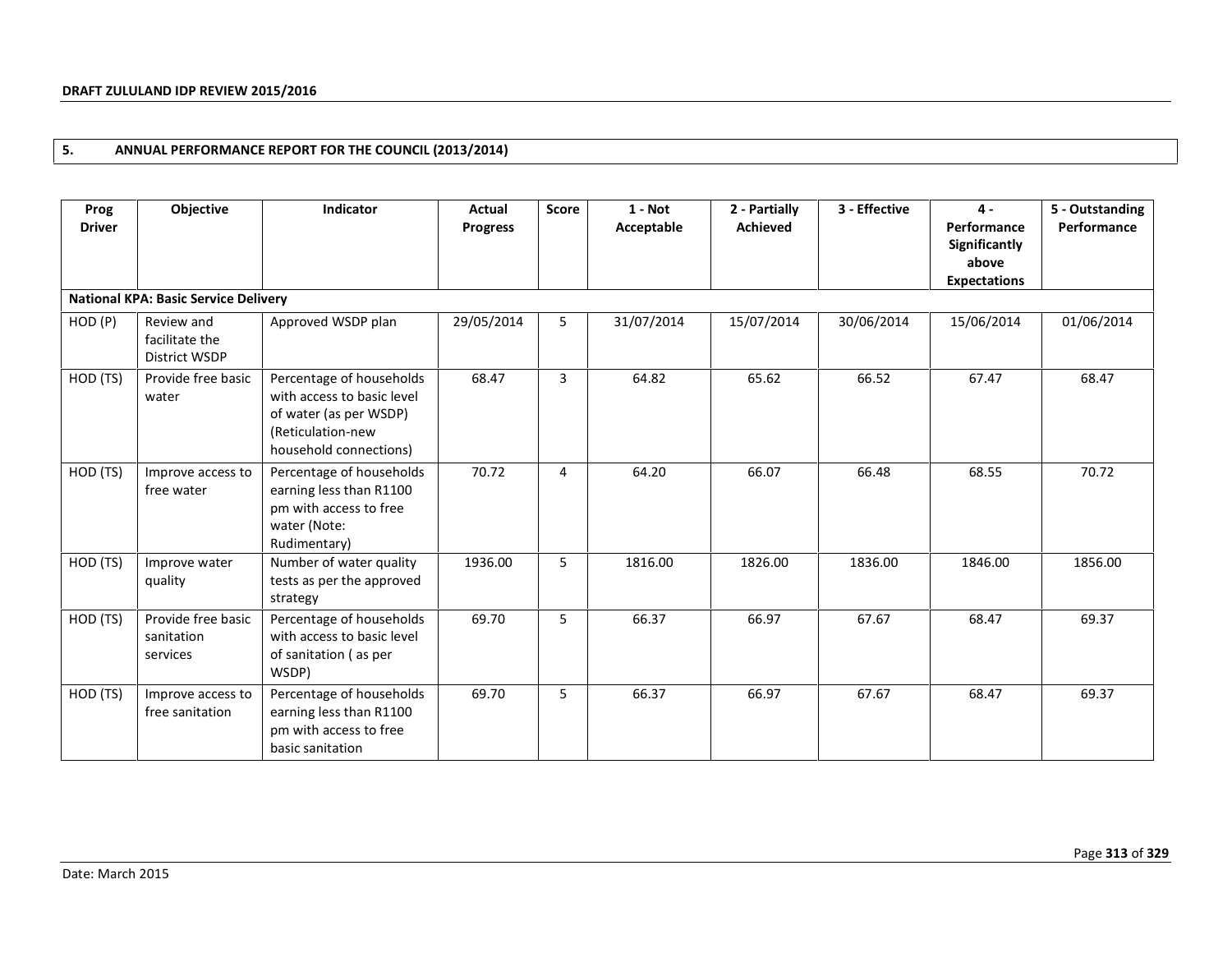| Prog                                                | Objective                                                                  | Indicator                                                             | Actual          | <b>Score</b>   | $1 - Not$                                     | 2 - Partially                                    | 3 - Effective                                        | $\mathbf 4$ -                                                | 5 - Outstanding                                      |
|-----------------------------------------------------|----------------------------------------------------------------------------|-----------------------------------------------------------------------|-----------------|----------------|-----------------------------------------------|--------------------------------------------------|------------------------------------------------------|--------------------------------------------------------------|------------------------------------------------------|
| <b>Driver</b>                                       |                                                                            |                                                                       | <b>Progress</b> |                | Acceptable                                    | <b>Achieved</b>                                  |                                                      | Performance<br>Significantly<br>above<br><b>Expectations</b> | Performance                                          |
| HOD (P)                                             | Ensure that<br>legislated water<br>policies are<br>reviewed and<br>updated | Approved identified water<br>bylaws                                   | 02/06/2014      | $\overline{4}$ | 31/07/2014                                    | 15/07/2014                                       | 30/06/2014                                           | 15/06/2014                                                   | 01/06/2014                                           |
| HOD (P)                                             | Ensure that<br>legislated water<br>policies are<br>reviewed and<br>updated | Approved identified water<br>policies                                 | 02/06/2014      | 4              | 31/07/2014                                    | 15/07/2014                                       | 30/06/2014                                           | 15/06/2014                                                   | 01/06/2014                                           |
| HOD (P)                                             | Effectively<br>monitor WSP's                                               | Number of WSP Meetings<br>scheduled                                   | 12.00           | 5              | 2.00                                          | 5.00                                             | 8.00                                                 | 10.00                                                        | 12.00                                                |
| HOD (TS)                                            | Implement<br>effective<br><b>Customer Care</b>                             | Notification of community<br>on planned water supply<br>interruptions | 72.00 hr        | 5              | 12.00 hr                                      | 24.00 hr                                         | 48.00 hr                                             | 60.00 hr                                                     | 72.00 hr                                             |
| HOD (TS)                                            | Effectively utilise<br>MIG allocation                                      | % of MIG grant funds<br>spent on approved<br>projects                 | 100.00 %        | 5              | 96.00%                                        | 98.00%                                           | 100.00%                                              | 100.00%                                                      | 100.00 %                                             |
| <b>HOD</b><br>(CS)HOD<br>(F) HOD<br>(P) HOD<br>(TS) | Maximise the<br>implementation<br>of IDP identified<br>projects            | Capital budget actually<br>spent on identified<br>projects            | 98.25%          | 5              | 80.00%                                        | 90.00%                                           | 100.00%                                              | 100.00 %                                                     | 100.00 %                                             |
| HOD (Co)                                            | Effective<br>coordination of<br>DM plan<br>implementation                  | Disaster management<br>forum meeting held by<br>specified date        | 21/05/2014      | 3              | 2 meetings held<br>by this date<br>30/05/2014 | 3 meetings<br>held by this<br>date<br>30/05/2014 | all 4 meetings<br>held by this<br>date<br>30/05/2014 | all 4 meetings<br>held by this<br>date<br>15/05/2014         | all 4 meetings<br>held by this<br>date<br>01/05/2014 |
| HOD (Co)                                            | Create awareness<br>of hazards and<br>disasters                            | Number of DM awareness<br>campaigns scheduled per<br>quarter          | 16.00           | 5              | 4.00                                          | 6.00                                             | 10.00                                                | 12.00                                                        | 14.00                                                |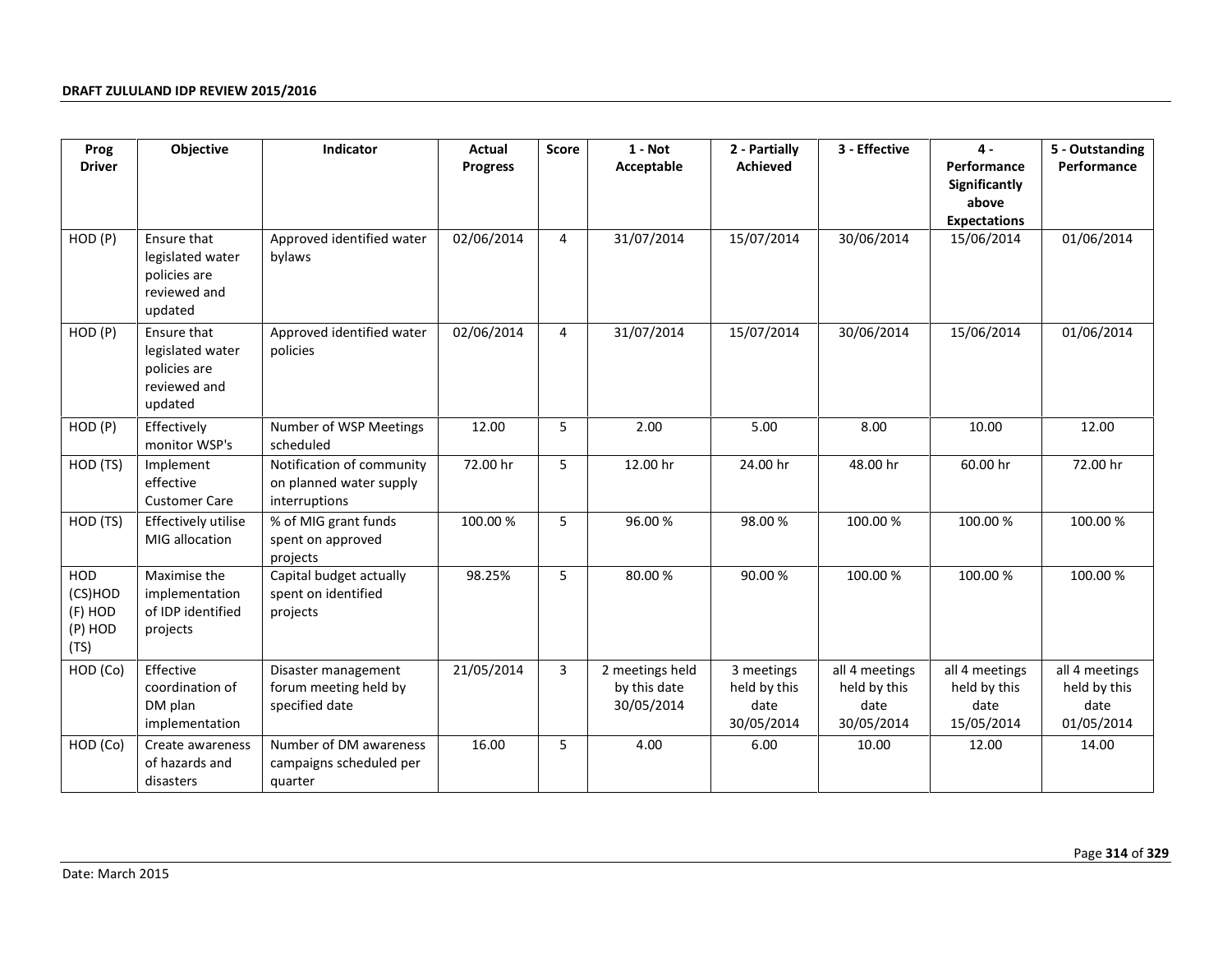| Prog          | Objective                                                                                                | Indicator                                                   | Actual          | <b>Score</b>   | $1 - Not$              | 2 - Partially | 3 - Effective          | $4 -$                                                        | 5 - Outstanding       |
|---------------|----------------------------------------------------------------------------------------------------------|-------------------------------------------------------------|-----------------|----------------|------------------------|---------------|------------------------|--------------------------------------------------------------|-----------------------|
| <b>Driver</b> |                                                                                                          |                                                             | <b>Progress</b> |                | Acceptable             | Achieved      |                        | Performance<br>Significantly<br>above<br><b>Expectations</b> | Performance           |
| HOD (Co)      | Review and<br>facilitate the<br>district Disaster<br>Management plan                                     | Approved DM Plan                                            | 27/03/2014      | 5              | 31/07/2014             | 15/07/2014    | 30/06/2014             | 15/06/2014                                                   | 01/06/2014            |
| HOD (Co)      | Review and<br>facilitate the<br>Municipal airport<br>management plan                                     | Airport plan submitted to<br>MM by specified date           | 23/05/2014      | 5              | 31/07/2014             | 15/07/2014    | 30/06/2014             | 15/06/2014                                                   | 01/06/2014            |
| HOD (Co)      | Review and<br>facilitate the<br>Municipal airport<br>management plan                                     | Implement identified<br>activities from the airport<br>plan | 100.00 %        | 5              | 80.00%                 | 90.00%        | 100.00 %               | 100.00 %                                                     | 100.00 %              |
|               |                                                                                                          | National KPA: Municipal Financial viability and management  |                 |                |                        |               |                        |                                                              |                       |
| HOD (F)       | Improve revenue<br>collection                                                                            | Outstanding service<br>debtors recovery rate to<br>revenue  | 0.20            | 5              | 0.48                   | 0.32          | 0.25                   | 0.23                                                         | 0.20                  |
| HOD (F)       | Improve supply<br>chain application                                                                      | Number of successfull<br>appeals                            | 0.00            | 5              | 0.00                   | 0.00          | 0.00                   | 0.00                                                         | 0.00                  |
| HOD (F)       | Process payments<br>in time                                                                              | Processing time of<br>invoices                              | $15.00$ day(s)  | 4              | $60.00 \text{ day(s)}$ | 45.00 day(s)  | $30.00 \text{ day(s)}$ | $15.00 \text{ day(s)}$                                       | $7.00 \text{ day(s)}$ |
| HOD (F)       | Complete and<br>submit accurate<br>annual financial<br>statements                                        | Review and submit<br><b>Financial Statements</b>            | 31/08/2013      | $\overline{3}$ | 30/10/2013             | 15/10/2013    | 31/08/2013             | 24/08/2013                                                   | 15/08/2013            |
| HOD (F)       | Complete and<br>submit accurate<br>annual financial<br>statements within<br>the specified time<br>period | Unqualified audit opinion                                   | Unqualified     | 5              | Qualified              | Qualified     | Unqualified            | Unqualified                                                  | Unqualified           |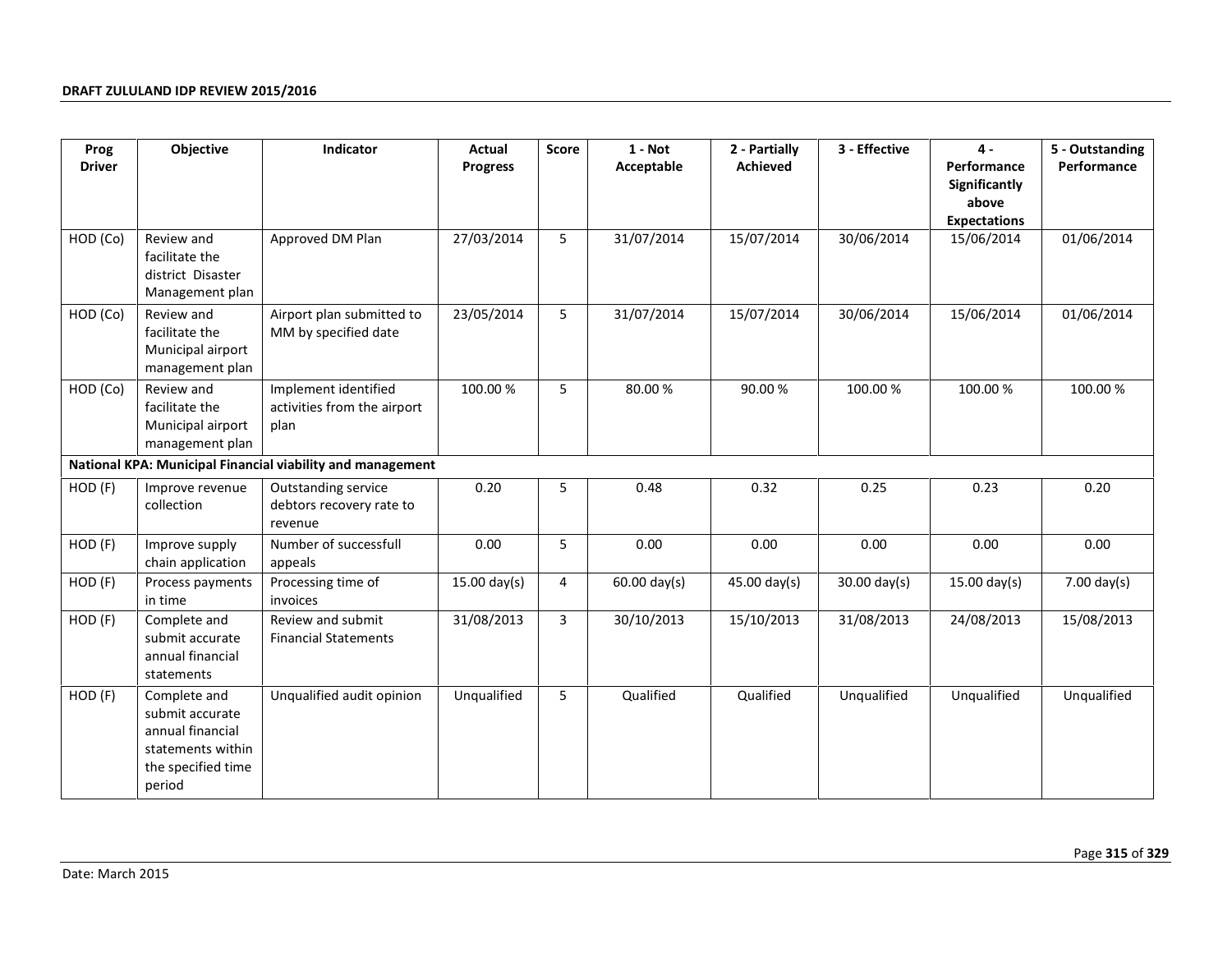| Prog                 | Objective                                                                     | Indicator                                                                               | Actual          | <b>Score</b> | $1 - Not$              | 2 - Partially   | 3 - Effective          | 4 -                                                          | 5 - Outstanding |
|----------------------|-------------------------------------------------------------------------------|-----------------------------------------------------------------------------------------|-----------------|--------------|------------------------|-----------------|------------------------|--------------------------------------------------------------|-----------------|
| <b>Driver</b>        |                                                                               |                                                                                         | <b>Progress</b> |              | Acceptable             | <b>Achieved</b> |                        | Performance<br>Significantly<br>above<br><b>Expectations</b> | Performance     |
| HOD (F)              | <b>Budget for ZDM</b><br>annually                                             | Approved final budget                                                                   | 29/05/2014      | 5            | 31/07/2014             | 15/07/2014      | 30/06/2014             | 15/06/2014                                                   | 01/06/2014      |
| HOD (F)              | Have an effective<br><b>Auditing Function</b>                                 | Audit committee meetings<br>scheduled                                                   | 20/06/2014      | 3            | 31/07/2014             | 15/07/2014      | 30/06/2014             | 15/06/2014                                                   | 01/06/2014      |
| Municipal<br>Manager | Report timely and<br>accurately                                               | SDBIP reports approved by<br>specified date                                             | 31/07/2014      | $\mathbf{1}$ | 31/07/2014             | 15/07/2014      | 30/06/2014             | 15/06/2014                                                   | 01/06/2014      |
| HOD (F)              | Have an effective<br><b>Auditing Function</b>                                 | % of audit querries<br>addressed from the AG<br>report                                  | 90.00 %         | 4            | 55.00 %                | 65.00%          | 75.00%                 | 90.00%                                                       | 100.00 %        |
| HOD (F)              | Develop a<br>Financial Plan (i.e.<br><b>Budget Process</b><br>and Time Table) | Approved financial plan                                                                 | 29/05/2014      | 5            | 31/07/2014             | 15/07/2014      | 30/06/2014             | 15/06/2014                                                   | 01/06/2014      |
| HOD (F)              | Increase the cost<br>coverage ratio                                           | Cost Coverage ratio                                                                     | 4.30            | 5            | 1.00                   | 2.00            | 3.00                   | 4.00                                                         | 5.00            |
| HOD (F)              | Increase the dept<br>coverage ratio                                           | Debt Coverage Ratio                                                                     | 5.00            | 5            | 1.00                   | 2.00            | 3.00                   | 4.00                                                         | 5.00            |
| HOD (F)              | Provide sufficient<br>cash resources                                          | % operating budget<br>funded from cash                                                  | 100.00 %        | 5            | 92.00%                 | 94.00%          | 96.00%                 | 98.00%                                                       | 100.00 %        |
| HOD (F)              | Report timely and<br>accurately                                               | Approved annual report                                                                  | 30/01/2014      | 5            | 30/04/2014             | 15/04/2014      | 28/03/2014             | 15/03/2014                                                   | 01/03/2014      |
| HOD (F)              | Produce accurate<br>statements                                                | % of accounts adjustments<br>effected                                                   | 3.00%           | 3            | 1.00%                  | 2.00%           | 3.00%                  | 4.00%                                                        | 5.00%           |
| HOD (F)              | Keep a minimum<br>cash balance to<br>cover average<br>monthly<br>expenditure  | Number of days with<br>excessive funds in current<br>account in relation to<br>strategy | 70.00 day(s)    | 5            | $40.00 \text{ day(s)}$ | 50.00 day(s)    | $60.00 \text{ day(s)}$ | $65.00$ day(s)                                               | 70.00 day(s)    |
| $HOD$ $(F)$          | Align Capital<br>Programme and<br><b>IDP</b>                                  | % of capital projects<br>budgeted for in<br>accordance with the IDP                     | 100.00 %        | 5            | 90.00%                 | 95.00%          | 100.00 %               | 100.00 %                                                     | 100.00%         |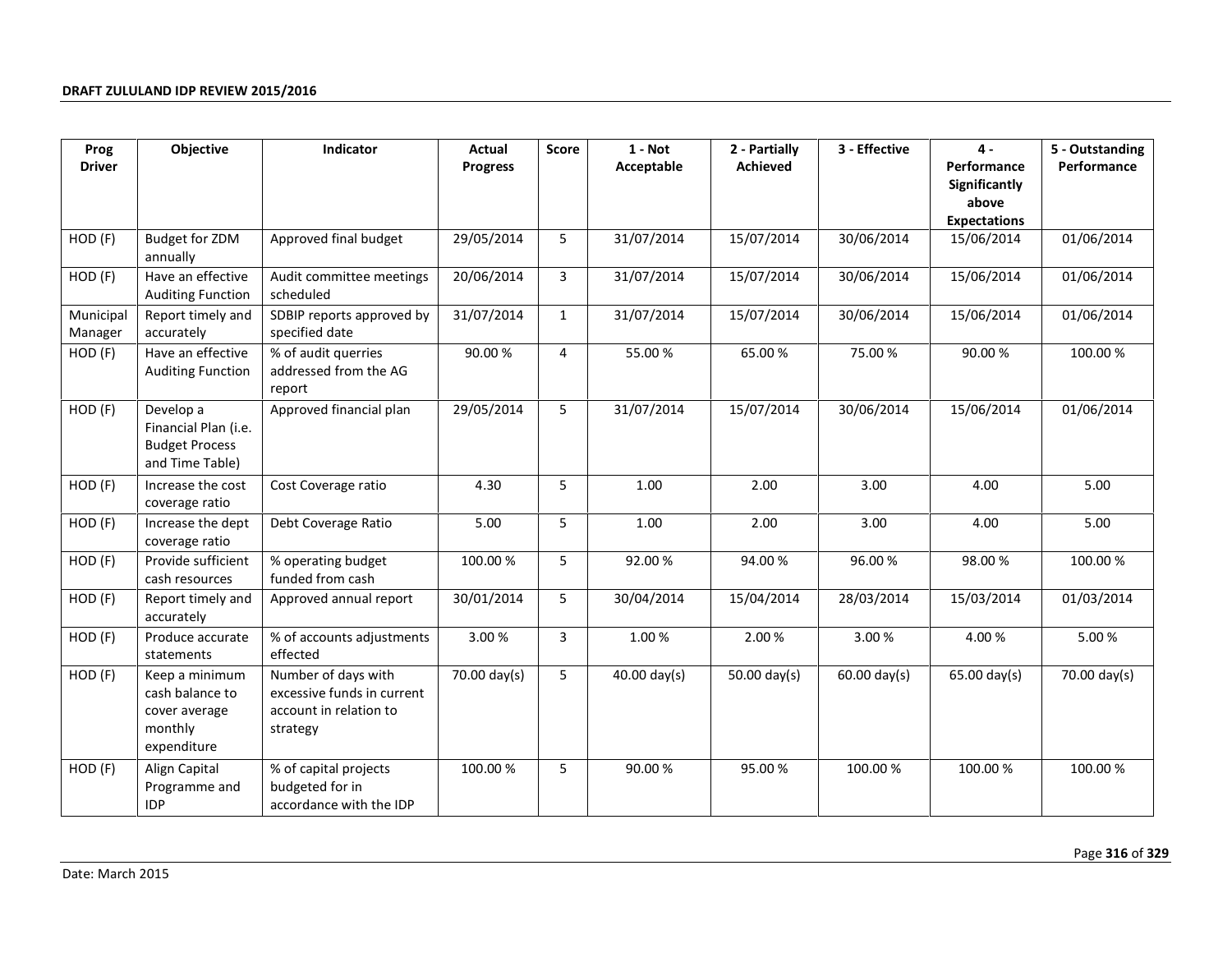| Prog<br><b>Driver</b> | Objective                                                             | Indicator                                                                 | <b>Actual</b><br><b>Progress</b> | Score        | $1 - Not$<br>Acceptable | 2 - Partially<br><b>Achieved</b> | 3 - Effective | $\mathbf{4}$<br>Performance                   | 5 - Outstanding<br>Performance |
|-----------------------|-----------------------------------------------------------------------|---------------------------------------------------------------------------|----------------------------------|--------------|-------------------------|----------------------------------|---------------|-----------------------------------------------|--------------------------------|
|                       |                                                                       |                                                                           |                                  |              |                         |                                  |               | Significantly<br>above<br><b>Expectations</b> |                                |
|                       | <b>National KPA: Local Economic Development</b>                       |                                                                           |                                  |              |                         |                                  |               |                                               |                                |
| HOD (CS)              | Co-Ordinated and<br>Integrated<br>Regional<br>Economic<br>Development | Approved LED Strategy                                                     | 29/05/2014                       | 5            | 31/07/2014              | 15/07/2014                       | 30/06/2014    | 15/06/2014                                    | 01/06/2014                     |
| HOD (CS)              | Co-Ordinated and<br>Integrated<br>Regional<br>Economic<br>Development | Number of tourism<br>awareness and training<br>workshops held             | 10.00                            | 4            | 4.00                    | 6.00                             | 8.00          | 10.00                                         | 12.00                          |
| HOD (CS)              | Co-Ordinated and<br>Integrated<br>Regional<br>Economic<br>Development | Number of jobs created<br>through LED initiatives and<br>capital projects | 3253.00                          | 5            | 100.00                  | 150.00                           | 200.00        | 250.00                                        | 300.00                         |
| HOD (TS)              | Co-Ordinated and<br>Integrated<br>Regional<br>Economic<br>Development | Number of jobs created<br>through LED initiatives and<br>capital projects | 3253.00                          | 5            | 100.00                  | 150.00                           | 200.00        | 250.00                                        | 300.00                         |
| HOD (CS)              | Increase<br>implementation<br>capacity                                | Number of submitted LED<br><b>Business plans</b>                          | 1.00                             | $\mathbf{1}$ | 1.00                    | 2.00                             | 4.00          | 6.00                                          | 8.00                           |
| HOD (CS)              | Effectively co-<br>ordinate LED in<br>the District                    | Number of LED ward<br>projects implemented                                | 590.00                           | 5            | 100.00                  | 150.00                           | 200.00        | 230.00                                        | 260.00                         |
|                       |                                                                       | <b>National KPA: Social Development and Food Security</b>                 |                                  |              |                         |                                  |               |                                               |                                |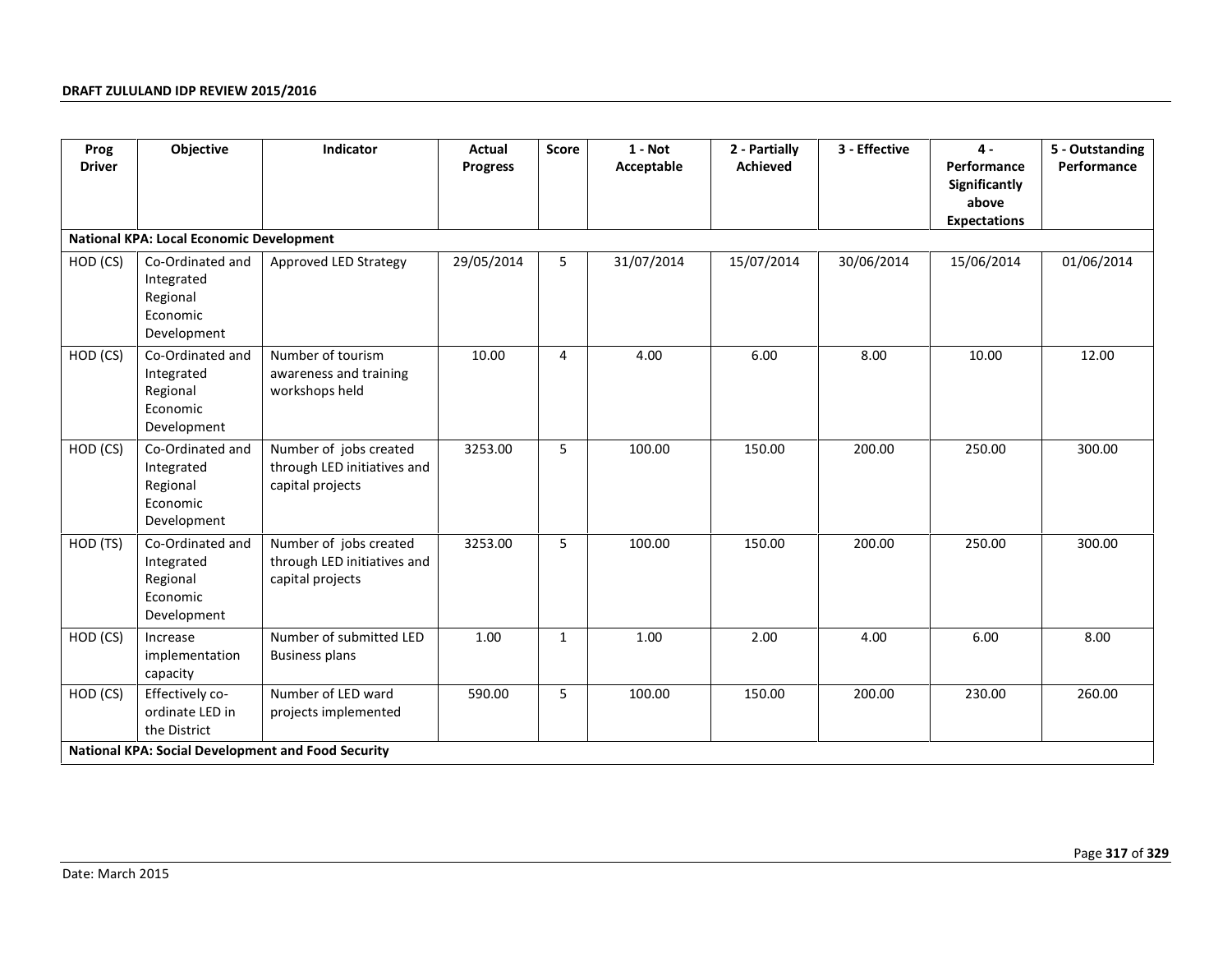| Prog          | Objective                                                                                            | Indicator                                                        | Actual          | Score          | $1 - Not$  | 2 - Partially | 3 - Effective | $4 -$                                                        | 5 - Outstanding |
|---------------|------------------------------------------------------------------------------------------------------|------------------------------------------------------------------|-----------------|----------------|------------|---------------|---------------|--------------------------------------------------------------|-----------------|
| <b>Driver</b> |                                                                                                      |                                                                  | <b>Progress</b> |                | Acceptable | Achieved      |               | Performance<br>Significantly<br>above<br><b>Expectations</b> | Performance     |
| HOD (CS)      | Plan and<br>implement<br>institutional<br>measures that<br>would reduce the<br>impact of<br>HIV/AIDs | Approved HIV/ADS<br>Strategy                                     | 21/05/2014      | 5              | 31/07/2014 | 15/07/2014    | 30/06/2014    | 15/06/2014                                                   | 01/06/2014      |
| HOD (CS)      | Create HIV/AIDS<br>awareness and<br>education                                                        | Number of HIV/AIDS<br>awareness campaigns held                   | 26.00           | 5              | 10.00      | 14.00         | 16.00         | 18.00                                                        | 20.00           |
| HOD (CS)      | Access sufficient<br>resources to<br>implement Youth<br>and Gender<br>Programmes                     | Number of submitted<br>Youth & Quality of life<br>business plans | 8.00            | $\overline{3}$ | 5.00       | 7.00          | 8.00          | 10.00                                                        | 12.00           |
| HOD (CS)      | Strategically plan<br>development and<br>empowerment<br>initiatives for<br>youth and gender          | Approved youth and<br>strategy                                   | 18/03/2014      | 5              | 31/07/2014 | 15/07/2014    | 30/06/2014    | 15/06/2014                                                   | 01/06/2014      |
| HOD (CS)      | Strategically plan<br>development and<br>empowerment<br>initiatives for<br>youth and gender          | Quality of life strategy<br>submitted to MM                      | 11/03/2014      | 5              | 31/07/2014 | 15/07/2014    | 30/06/2014    | 15/06/2014                                                   | 01/06/2014      |
| HOD (CS)      | Enable<br>participation and<br>create awareness<br>of Councils Youth<br>and Gender<br>Programmes     | Number of District Youth<br><b>Council Meetings held</b>         | 11.00           | 5              | 4.00       | 6.00          | 8.00          | 10.00                                                        | 12.00           |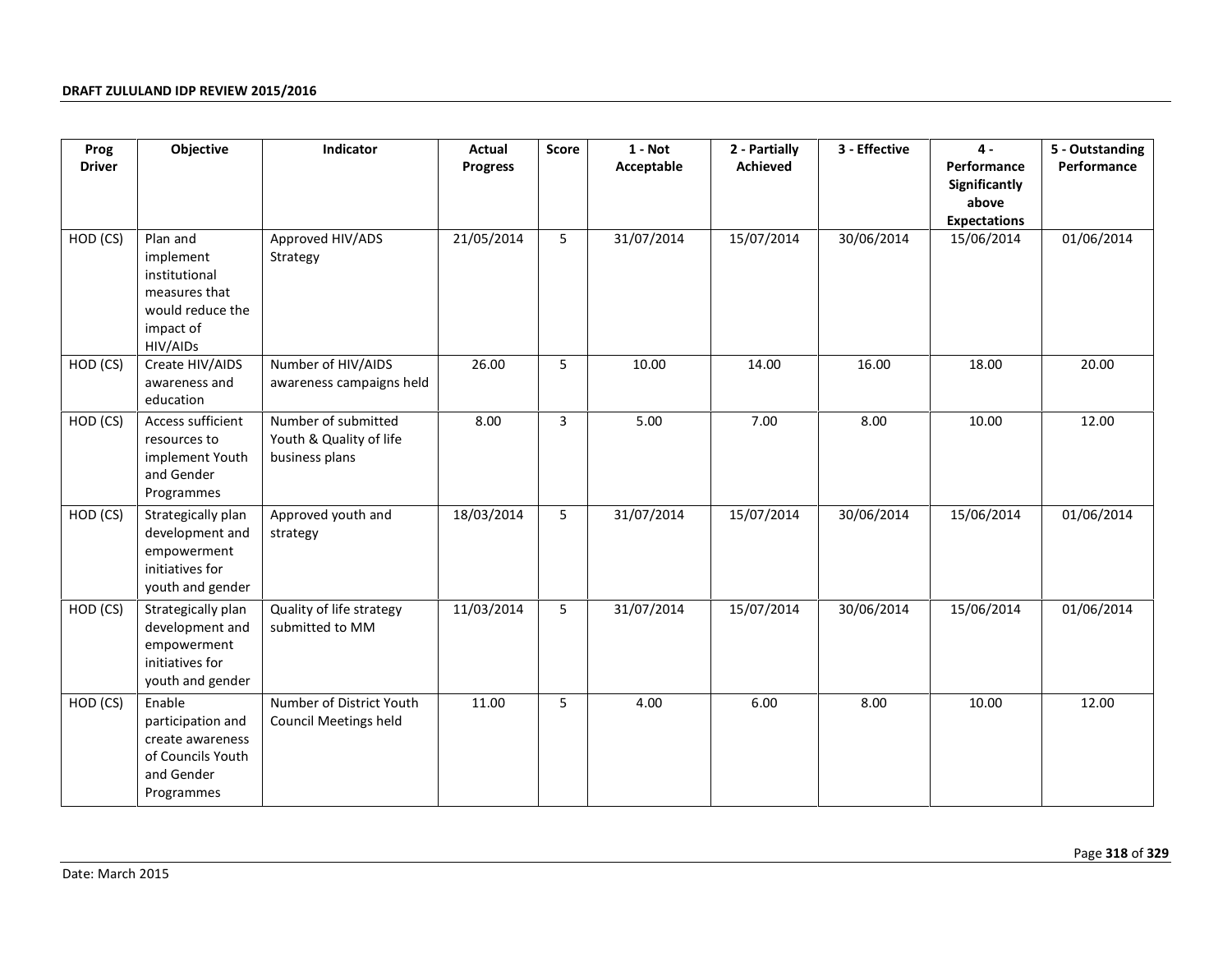| Prog                                                          | Objective                                                                                        | Indicator                                                                                           | Actual          | <b>Score</b> | $1 - Not$  | 2 - Partially | 3 - Effective | $\mathbf{4}$                                                 | 5 - Outstanding |
|---------------------------------------------------------------|--------------------------------------------------------------------------------------------------|-----------------------------------------------------------------------------------------------------|-----------------|--------------|------------|---------------|---------------|--------------------------------------------------------------|-----------------|
| <b>Driver</b>                                                 |                                                                                                  |                                                                                                     | <b>Progress</b> |              | Acceptable | Achieved      |               | Performance<br>Significantly<br>above<br><b>Expectations</b> | Performance     |
| HOD (CS)                                                      | Enable<br>participation and<br>create awareness<br>of Councils Youth<br>and Gender<br>Programmes | Number of quality of life<br><b>Council Meetings held</b>                                           | 11.00           | 5            | 4.00       | 6.00          | 8.00          | 10.00                                                        | 12.00           |
| HOD (CS)                                                      | Reduce poverty<br>by implementing<br>Community<br>Development<br>Projects                        | Number of people<br>participating in ZDM<br><b>Community Capacity</b><br><b>Building Programmes</b> | 130.00          | 4            | 105.00     | 115.00        | 125.00        | 135.00                                                       | 145.00          |
| HOD (CS)                                                      | Implement food<br>production<br>compliance                                                       | Number of food<br>production site inspection<br>reports                                             | 50.00           | 4            | 20.00      | 35.00         | 48.00         | 52.00                                                        | 60.00           |
| HOD (CS)                                                      | Enhance<br>mortuary<br>compliance                                                                | Number of mortuary<br>inspection reports                                                            | 24.00           | 5            | 8.00       | 10.00         | 12.00         | 14.00                                                        | 16.00           |
|                                                               |                                                                                                  | National KPA: Good Governance & Public Participation                                                |                 |              |            |               |               |                                                              |                 |
| Municipal<br>Manager                                          | Improve<br>community and<br>stakeholder<br>participation                                         | Approved communication<br>strategy                                                                  | 29/05/2013      | 5            | 31/07/2014 | 15/07/2014    | 30/06/2014    | 15/06/2014                                                   | 01/06/2014      |
| HOD (CS);<br>$HOD$ $(F);$<br>HOD(P);<br>HOD (TS);<br>HOD (CO) | Spend grant<br>funding                                                                           | Percentage of allocated<br>grant funds spent                                                        | 100.00 %        | 5            | 85.00%     | 90.00%        | 100.00%       | 100.00 %                                                     | 100.00 %        |
| HOD (F)                                                       | Improve<br>governance                                                                            | Approved fraud<br>prevention strategy                                                               | 29/05/2014      | 5            | 31/07/2014 | 15/07/2014    | 30/06/2014    | 15/06/2014                                                   | 01/06/2014      |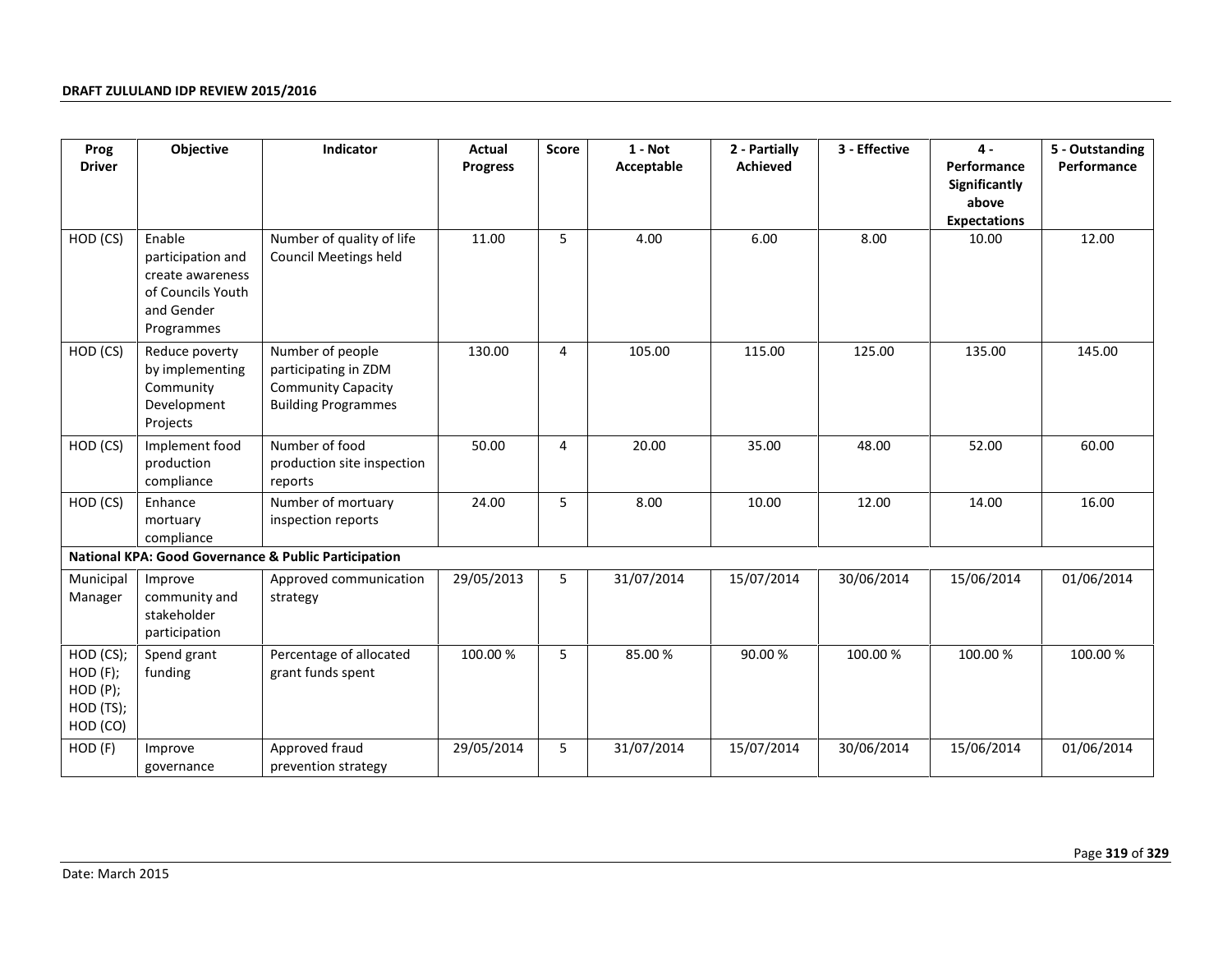| Prog                 | Objective                                                                                         | Indicator                                                                        | Actual          | <b>Score</b> | $1 - Not$  | 2 - Partially   | 3 - Effective | $4 -$                                                        | 5 - Outstanding |
|----------------------|---------------------------------------------------------------------------------------------------|----------------------------------------------------------------------------------|-----------------|--------------|------------|-----------------|---------------|--------------------------------------------------------------|-----------------|
| <b>Driver</b>        |                                                                                                   |                                                                                  | <b>Progress</b> |              | Acceptable | <b>Achieved</b> |               | Performance<br>Significantly<br>above<br><b>Expectations</b> | Performance     |
| Municipal<br>Manager | Manage<br>performance<br>effectively                                                              | Number of signed Sec 57<br>performance agreements                                | 6.00            | 5            | 2.00       | 4.00            | 6.00          | 6.00                                                         | 6.00            |
| Municipal<br>Manager | Maintain<br>Institutional<br>Capacity to<br>render Municipal<br>Services                          | Number of critical posts<br>filled in relation to<br>organogram                  | 100.00%         | 5            | 85.00%     | 90.00%          | 100.00 %      | 100.00 %                                                     | 100.00 %        |
| HOD (F)              | Mitigate risks                                                                                    | Approved risk<br>management plan                                                 | 25/10/2013      | 5            | 31/07/2014 | 15/07/2014      | 30/06/2014    | 15/06/2014                                                   | 01/06/2014      |
|                      |                                                                                                   | National KPA: Municipal transformation and institutional development             |                 |              |            |                 |               |                                                              |                 |
| HOD (P)              | Encourage<br>participation in<br>IDP process,<br>ensure alignment<br>with Local<br>Municipalities | Number of stakeholder<br>alignment meetings                                      | 16.00           | 5            | 4.00       | 6.00            | 8.00          | 10.00                                                        | 12.00           |
| HOD (P)              | Encourage<br>participation in<br>IDP process,<br>ensure alignment<br>with Local<br>Municipalities | Date of submission of<br>Framework Plan to Council<br>for adoption               | 28/08/2013      | 5            | 30/10/2013 | 15/10/2013      | 30/09/2013    | 15/09/2013                                                   | 01/09/2013      |
| HOD (P)              | Effective spatial<br>development                                                                  | Date of submission of<br>reviewed Spatial<br>Development Framework<br>to Council | 29/05/2014      | 5            | 31/07/2014 | 15/07/2014      | 30/06/2014    | 15/06/2014                                                   | 01/06/2014      |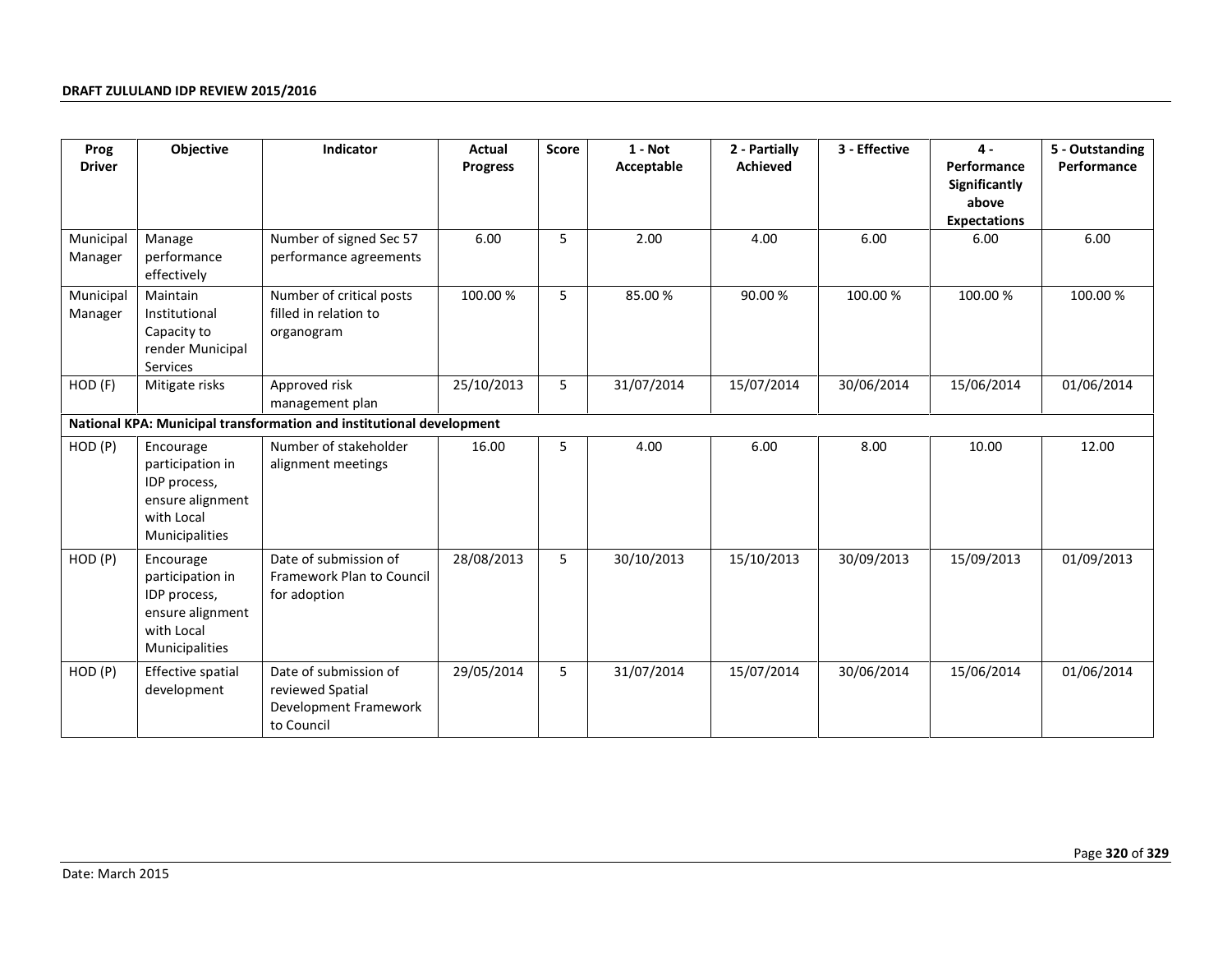| Prog                 | Objective                                                                                                      | Indicator                                                                                                        | Actual          | <b>Score</b> | $1 - Not$                                                            | 2 - Partially                                                           | 3 - Effective                                                     | 4 -                                                               | 5 - Outstanding                                                    |
|----------------------|----------------------------------------------------------------------------------------------------------------|------------------------------------------------------------------------------------------------------------------|-----------------|--------------|----------------------------------------------------------------------|-------------------------------------------------------------------------|-------------------------------------------------------------------|-------------------------------------------------------------------|--------------------------------------------------------------------|
| <b>Driver</b>        |                                                                                                                |                                                                                                                  | <b>Progress</b> |              | Acceptable                                                           | <b>Achieved</b>                                                         |                                                                   | Performance<br>Significantly<br>above<br><b>Expectations</b>      | Performance                                                        |
| HOD (P)              | Encourage<br>participation in<br>IDP process,<br>ensure alignment<br>with Local<br>Municipalities              | Adopted Integrated<br>Development plan                                                                           | 29/05/2014      | 5            | 31/07/2014                                                           | 15/07/2014                                                              | 30/06/2014                                                        | 15/06/2014                                                        | 01/06/2014                                                         |
| HOD (P)              | To ensure<br>documentation<br>and update of<br>PMS processes<br>and procedures                                 | <b>PMS Framework Policy</b><br>submitted to MM                                                                   | 29/05/2014      | 5            | <b>PMS Framework</b><br>policy tabled to<br>Council by<br>30/07/2014 | <b>PMS</b><br>Framework<br>policy tabled<br>to Council by<br>15/07/2014 | PMS<br>Framework<br>policy tabled to<br>Council by<br>30/06/2014  | PMS<br>Framework<br>policy tabled to<br>Council by<br>15/06/2014  | PMS<br>Framework<br>policy tabled to<br>Council by<br>30/05/2014   |
| HOD (P)              | To effectively deal<br>with development<br>and<br>environmental<br>applications in<br>line with<br>legislation | % of environmental<br>applications dealt with<br>within 20 days                                                  | 90.00 %         | 4            | % of received<br>applications dealt<br>within 20 days:<br>60.00%     | % of received<br>applications<br>dealt within 20<br>days: 70.00 %       | % of received<br>applications<br>dealt within 20<br>days: 80.00 % | % of received<br>applications<br>dealt within 20<br>days: 90.00 % | % of received<br>applications<br>dealt within 20<br>days: 100.00 % |
| HOD (Co)             | Application of<br>Policies & bylaws                                                                            | <b>Employee Assistance</b><br>Programme submitted to<br><b>MM</b>                                                | 22/05/2014      | 5            | 31/07/2014                                                           | 15/07/2014                                                              | 30/06/2014                                                        | 15/06/2014                                                        | 01/06/2014                                                         |
| HOD (Co)             | Application of<br>Policies & bylaws                                                                            | Corporate service related<br>policies submitted to MM                                                            | 22/05/2014      | 5            | 31/07/2014                                                           | 15/07/2014                                                              | 30/06/2014                                                        | 15/06/2014                                                        | 01/06/2014                                                         |
| Municipal<br>Manager | Implement and<br>Manage<br>Employment<br>Equity                                                                | Number of people from<br>employment equity target<br>groups employed in three<br>highest levels of<br>Management | 94.00 of 3      | 5            | of 3 80.00 of 3                                                      | of 3 90.00 of 3                                                         | of 3 100.00 of 3                                                  | of 3 100.00 of 3                                                  | of 3 100.00 of 3                                                   |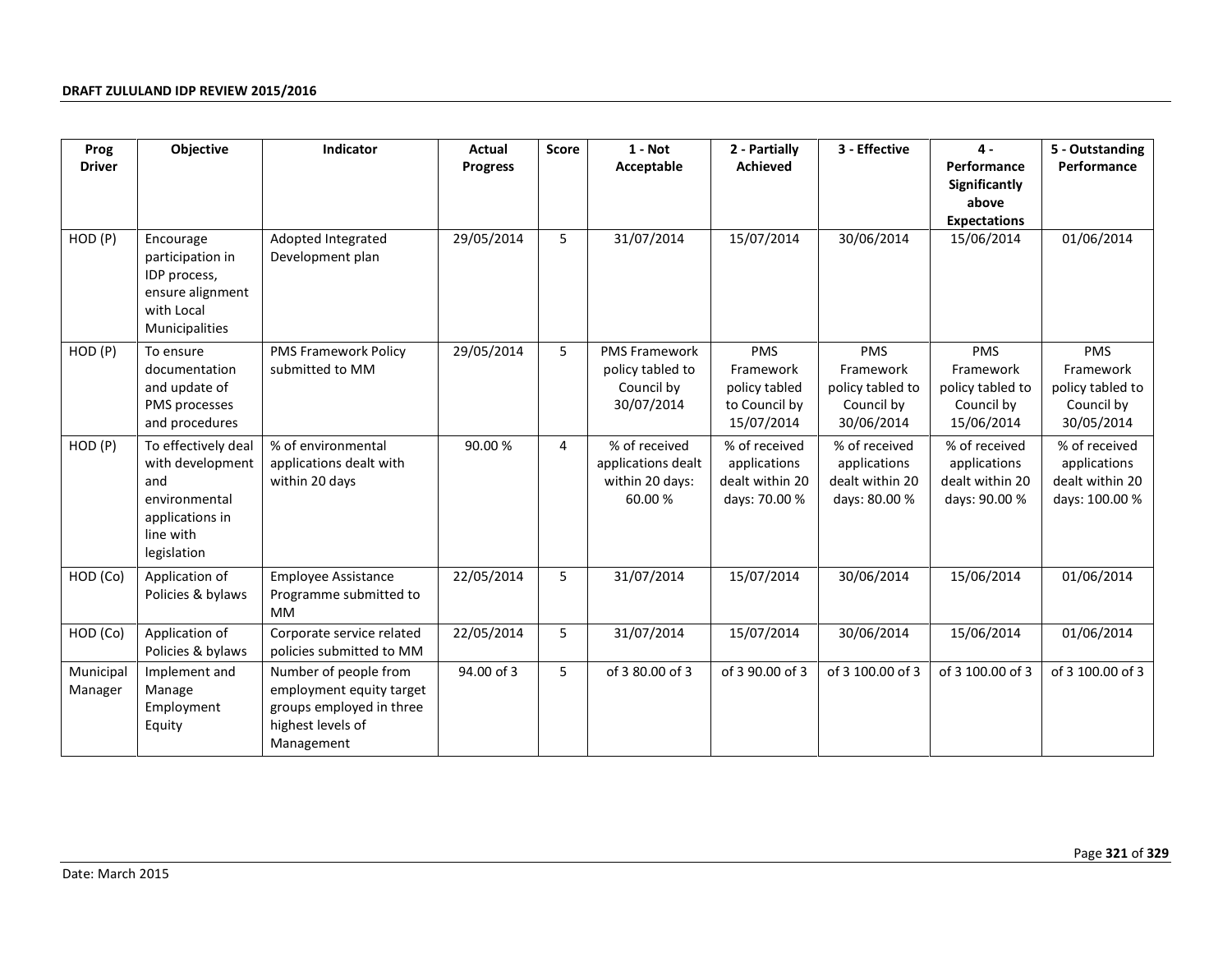| Prog          | Objective                                                                | <b>Indicator</b>                                                   | Actual          | Score | $1 - Not$  | 2 - Partially   | 3 - Effective | $4 -$                        | 5 - Outstanding |
|---------------|--------------------------------------------------------------------------|--------------------------------------------------------------------|-----------------|-------|------------|-----------------|---------------|------------------------------|-----------------|
| <b>Driver</b> |                                                                          |                                                                    | <b>Progress</b> |       | Acceptable | <b>Achieved</b> |               | Performance<br>Significantly | Performance     |
|               |                                                                          |                                                                    |                 |       |            |                 |               | above                        |                 |
|               |                                                                          |                                                                    |                 |       |            |                 |               | <b>Expectations</b>          |                 |
| HOD (Co)      | Maintain<br>Institutional<br>Capacity to<br>render Municipal<br>Services | Workplace skills plan<br>submitted to Local Labour<br>Forum        | 25/04/2014      | 5     | 31/07/2014 | 15/07/2014      | 30/06/2014    | 15/06/2014                   | 01/06/2014      |
| HOD (Co)      | Maintain<br>Institutional<br>Capacity to<br>render Municipal<br>Services | Municipal Budget spent<br>on Skills Development<br>Plan            | 117.00 %        | 5     | 85.00 %    | 95.00 %         | 100.00 %      | 100.00 %                     | 100.00 %        |
| HOD (Co)      | Maintain<br>Institutional<br>Capacity to<br>render Municipal<br>Services | Implemented budgeted<br>activities in the Workplace<br>skills plan | 100.00 %        | 5     | 90.00 %    | 95.00 %         | 100.00 %      | 100.00 %                     | 100.00 %        |